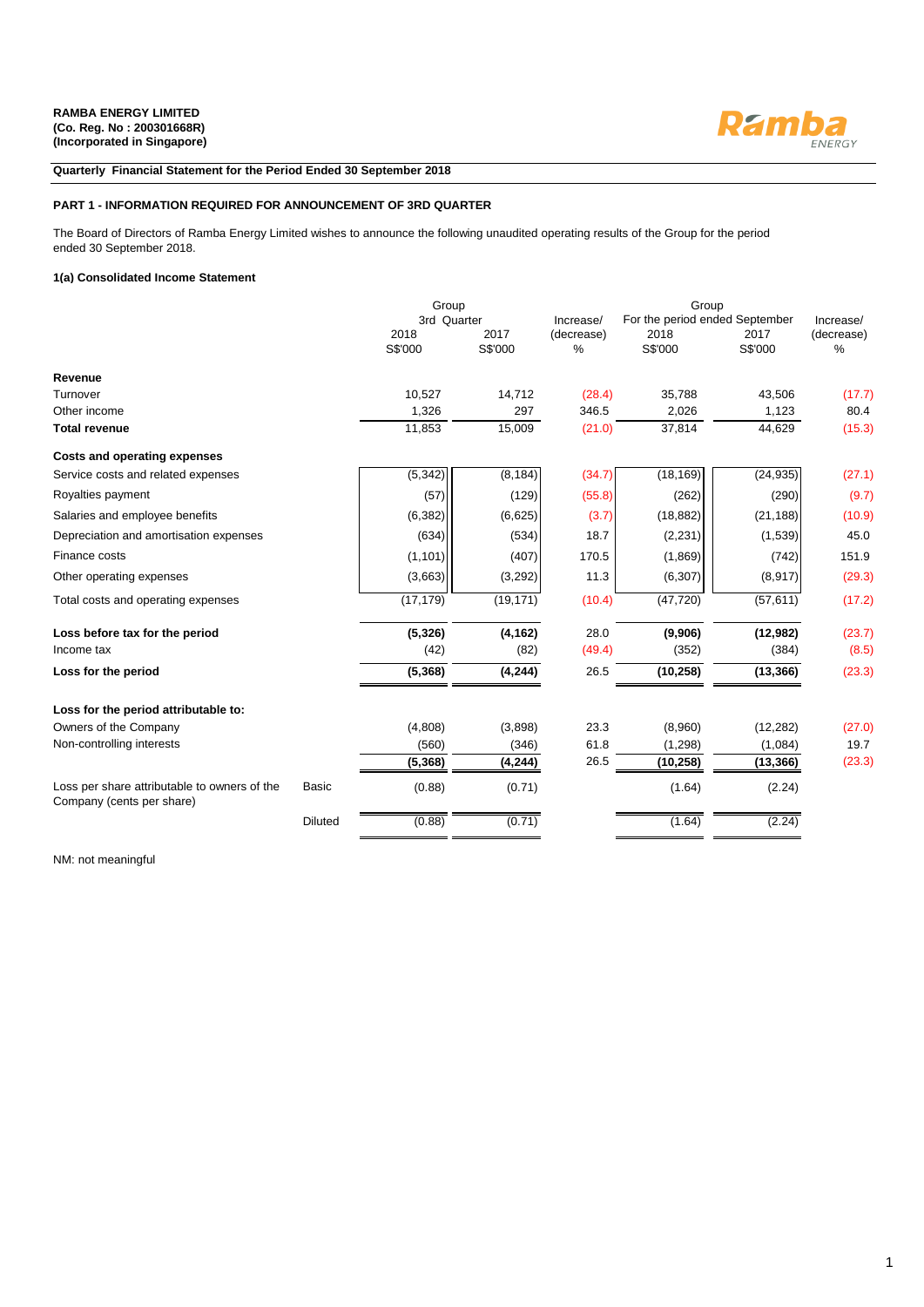|                                                                     | Group<br>3rd Quarter |         | Group<br>for the period ended |          |
|---------------------------------------------------------------------|----------------------|---------|-------------------------------|----------|
| <b>Notes to Group Income Statement</b>                              | 2018                 | 2017    | 30.09.2018 30.09.2017         |          |
|                                                                     | S\$'000              | S\$'000 | S\$'000                       | S\$'000  |
| Other income include:                                               |                      |         |                               |          |
| Interest income from banks                                          |                      | 14      | 30                            | 47       |
| Leasing income                                                      | 4                    | 10      | 16                            | 61       |
| Diesel consumed by service partners                                 | 13                   | 14      | 42                            | 47       |
| Gain on farm out of participating interest                          | 1,027                |         | 1,027                         |          |
| Other operating expenses include:                                   |                      |         |                               |          |
| Foreign exchange loss/(gain), net                                   | (152)                | (952)   | 856                           | (2,961)  |
| Legal and other professional fees                                   | 7                    | (787)   | (314)                         | (1, 574) |
| Write off of plant, property and equipment                          |                      | (59)    |                               | (154)    |
| Gain on disposal of plant, property and equipment                   | $\overline{7}$       | 9       | 98                            | 23       |
| Rental & utilities - office                                         | (249)                | (32)    | (471)                         | (415)    |
| Other administrative & operating expenses                           | (416)                | (472)   | (1, 128)                      | (1,523)  |
| Allowance for doubtful trade receivables                            |                      | (16)    |                               | (16)     |
| <b>Finance costs comprises:</b>                                     |                      |         |                               |          |
| Interest on borrowings                                              | (354)                | (364)   | (1,025)                       | (627)    |
| Finance lease charges                                               | (30)                 | (26)    | (95)                          | (65)     |
| Finance charges on Operator's cash calls *                          | (701)                |         | (701)                         |          |
| Accretion of interest on abandonment & site restoration liabilities | (16)                 | (17)    | (48)                          | (50)     |

\* We are challenging the finance charges that have been levied by the Operator on the purported cash calls.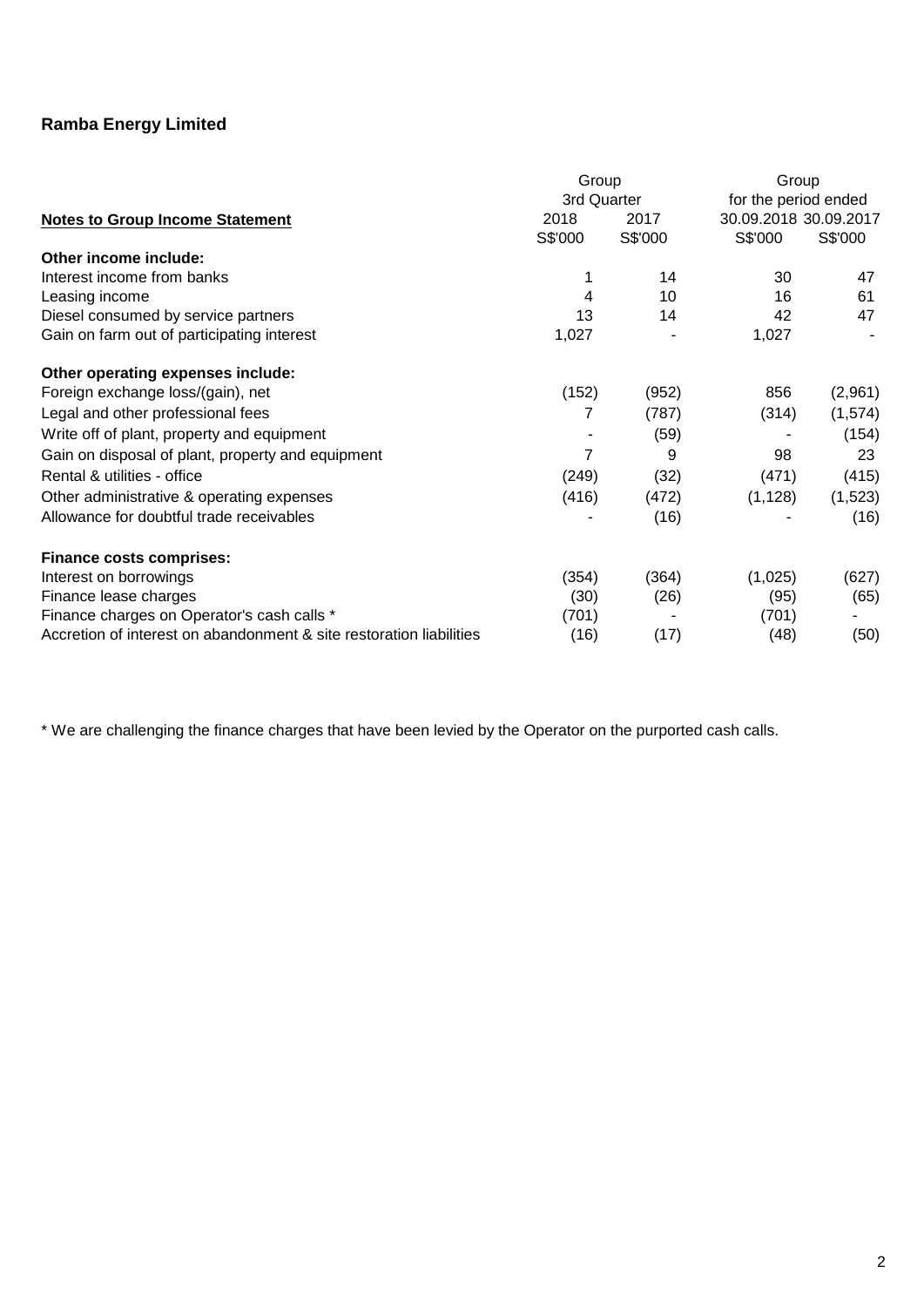**1b(i) A statement of financial position (for the issuer and group), together with a comparative statement as at the end of the immediately preceding financial year.**

|                                                 | Group               | Company                    |                            |                     |
|-------------------------------------------------|---------------------|----------------------------|----------------------------|---------------------|
| <b>Balance Sheet as at</b>                      | 30.09.18<br>S\$'000 | 31.12.17<br><b>S\$'000</b> | 30.09.18<br><b>S\$'000</b> | 31.12.17<br>S\$'000 |
| <b>Non-current assets</b>                       |                     |                            |                            |                     |
| Oil and gas properties                          | 24,685              | 29,425                     |                            |                     |
| Property, plant and equipment                   | 6,527               | 7,254                      | 4                          | 56                  |
| Intangible assets                               | 1,250               | 1,299                      |                            | 3                   |
| Investment in exploration and evaluation assets | 21,779              | 21,403                     |                            |                     |
| Investments in subsidiaries                     |                     |                            | 9,426                      | 9,426               |
| Loans to subsidiaries                           |                     |                            | 29,289                     | 29,289              |
| Other receivables                               | 22,660              | 9,352                      |                            |                     |
| Deferred tax assets                             |                     | 55                         |                            |                     |
|                                                 | 76,901              | 68,788                     | 38,720                     | 38,774              |
| <b>Current assets</b>                           |                     |                            |                            |                     |
| Trade receivables                               | 11,866              | 13,963                     |                            |                     |
| Other receivables                               | 16,745              | 12,661                     | 64,197                     | 62,199              |
| Prepaid operating expenses                      | 616                 | 1,141                      | 86                         | 94                  |
| Inventories                                     | 197                 | 179                        |                            |                     |
| Leased assets                                   |                     | 2                          |                            |                     |
| <b>Fixed deposits</b>                           |                     | 1,200                      |                            |                     |
| Cash and bank balances                          | 7,625               | 10,711                     | 30                         | 139                 |
|                                                 | 37,049              | 39,857                     | 64,313                     | 62,432              |
| <b>Current liabilities</b>                      |                     |                            |                            |                     |
| Trade payables                                  | 20,310              | 18,299                     |                            |                     |
| Other payables                                  | 20,071              | 18,502                     | 6,189                      | 3,389               |
| Provisions                                      | 519                 | 1,564                      | 39                         | 39                  |
| Finance lease liabilities                       | 842                 | 873                        |                            | 31                  |
| Mark to market oil options                      |                     | 270                        |                            |                     |
| Income tax payable                              | 243<br>41,985       | 219<br>39,727              | 6,228                      | 3,459               |
|                                                 |                     |                            |                            |                     |
| Net current (liabilities)/assets                | (4,936)             | 130                        | 58,085                     | 58,973              |
| <b>Non-current liabilities</b>                  |                     |                            |                            |                     |
| Other payables                                  | 30,371              | 15,472                     |                            |                     |
| Provisions                                      | 1,128               | 1,415                      |                            |                     |
| Abandonment and site restoration liabilities    | 859                 | 992                        |                            |                     |
| Finance lease liabilities                       | 2,373               | 3,016                      |                            |                     |
| Loans and borrowings                            | 9,228               | 9,022                      |                            |                     |
| Deferred tax liabilities                        | 2,925               | 2,752                      |                            |                     |
|                                                 | 46,884              | 32,669                     |                            |                     |
| <b>Net assets</b>                               | 25,081              | 36,249                     | 96,805                     | 97,747              |
| Equity attributable to the owners               |                     |                            |                            |                     |
| of the Company                                  |                     |                            |                            |                     |
| Share capital                                   | 138,322             | 138,232                    | 138,322                    | 138,232             |
| Treasury shares                                 | (935)               | (935)                      | (935)                      | (935)               |
| Other reserves                                  | (1, 407)            | 222                        | 3,673                      | 4,511               |
| <b>Accumulated losses</b>                       | (105, 087)          | (96, 881)                  | (44, 255)                  | (44,061)            |
|                                                 | 30,893              | 40,638                     | 96,805                     | 97,747              |
| <b>Non-controlling Interests</b>                | (5,812)             | (4, 389)                   |                            |                     |
| <b>Total Equity</b>                             | 25,081              | 36,249                     | 96,805                     | 97,747              |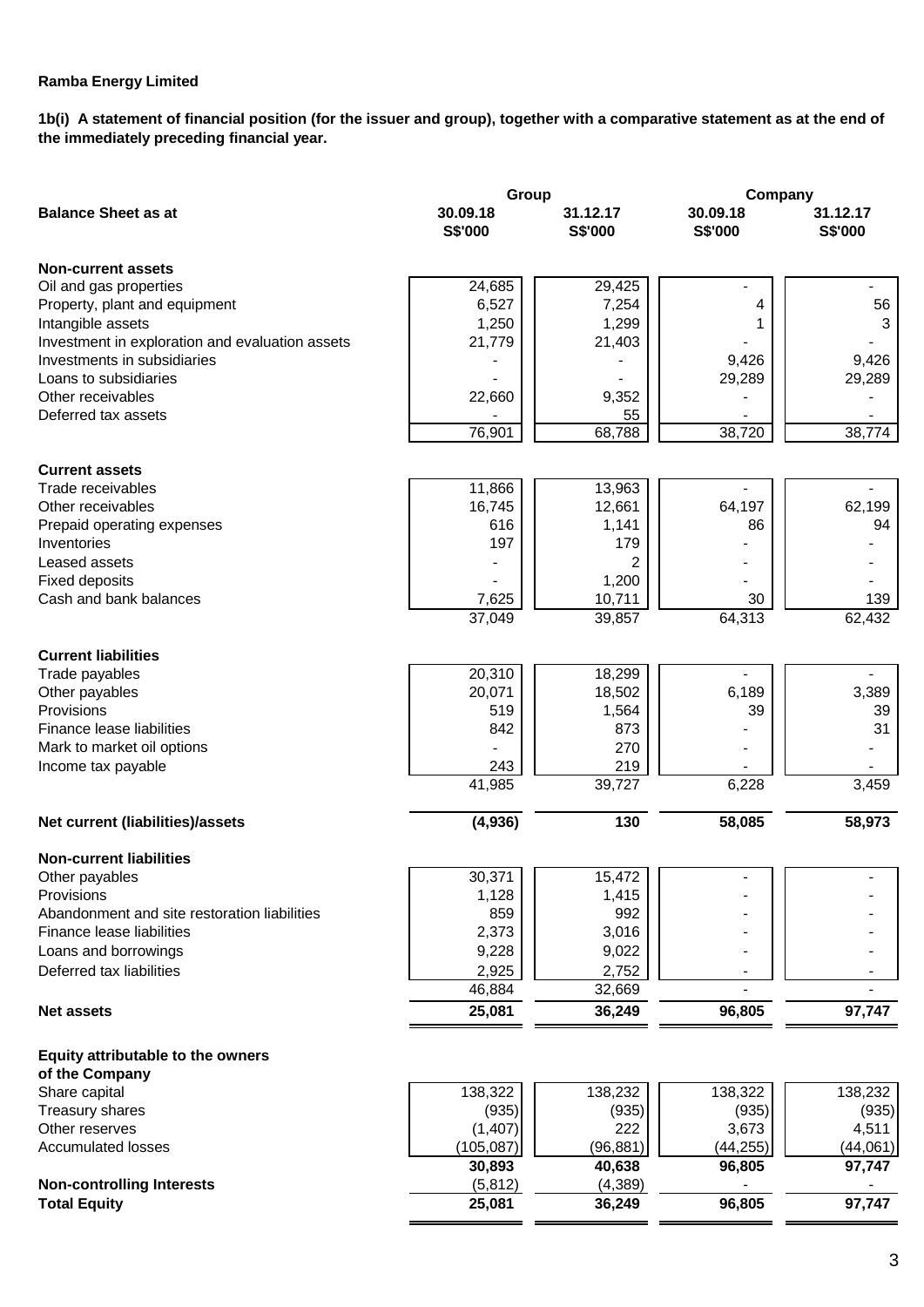# **1(b)(ii). Aggregate amount of Group's borrowings and debt securities**

|              |                                                               | 30 Sep 18<br>S\$'000 | 31 Dec 17<br>S\$'000 |
|--------------|---------------------------------------------------------------|----------------------|----------------------|
| 1            | Amount repayable in one year or less, or on demand<br>Secured | 842                  | 873                  |
| $\mathbf{2}$ | Amount repayable after one year<br><b>Secured</b>             | 11,601               | 12,038               |
|              | <b>Total</b>                                                  | 12,443               | 12,911               |

Certain subsidiaries of the Company pledged their transport equipment as security for finance lease facilities granted by financial institutions.

The loan and borrowings are secured by way of a fixed charge over the subsidiary's operating accounts, a share charge over the Group's equity share in the subsidiary, a corporate guarantee by the Company and personal guarantee provided by a related party, Edward Seky Soeryadjaya.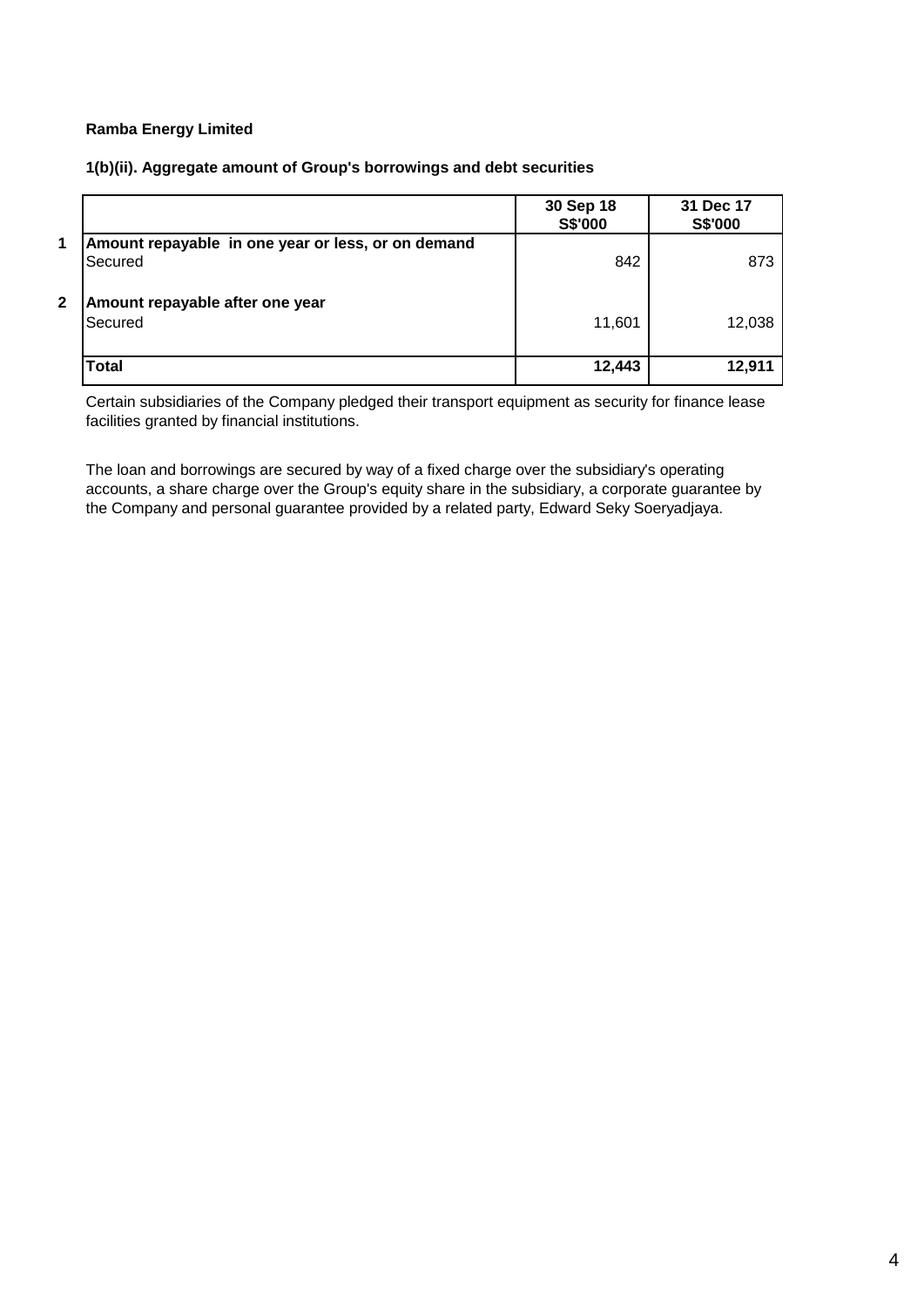# **STATEMENT OF COMPREHENSIVE INCOME**

|                                                                                              | Group              |                           | Group                     |                    |  |  |
|----------------------------------------------------------------------------------------------|--------------------|---------------------------|---------------------------|--------------------|--|--|
|                                                                                              |                    |                           | For the period ended      |                    |  |  |
|                                                                                              | 3Q 2018<br>S\$'000 | 3Q 2017<br><b>S\$'000</b> | 3Q 2018<br><b>S\$'000</b> | 3Q 2017<br>S\$'000 |  |  |
| Loss, net of tax for the period                                                              | (5,368)            | (4,244)                   | (10, 258)                 | (13,366)           |  |  |
| Other comprehensive income<br>Items that may be reclassified subsequently to profit or loss: |                    |                           |                           |                    |  |  |
| Foreign currency translation                                                                 | (127)              | 503                       | (850)                     | 485                |  |  |
| Items that will not be reclassified subsequently to profit or loss:                          |                    |                           |                           |                    |  |  |
| Re-measurement of defined benefit obligation                                                 | (126)              | (7)                       | (66)                      | (48)               |  |  |
| Total comprehensive loss for the period                                                      | (5,621)            | (3,748)                   | (11, 174)                 | (12, 929)          |  |  |
| Total comprehensive loss attributable to:                                                    |                    |                           |                           |                    |  |  |
| - Owners of the Company                                                                      | (5,049)            | (3, 448)                  | (9,751)                   | (12,028)           |  |  |
| - Non-controlling interests                                                                  | (572)              | (300)                     | (1,423)                   | (901)              |  |  |
|                                                                                              | (5,621)            | (3,748)                   | (11, 174)                 | (12, 929)          |  |  |
|                                                                                              |                    |                           |                           |                    |  |  |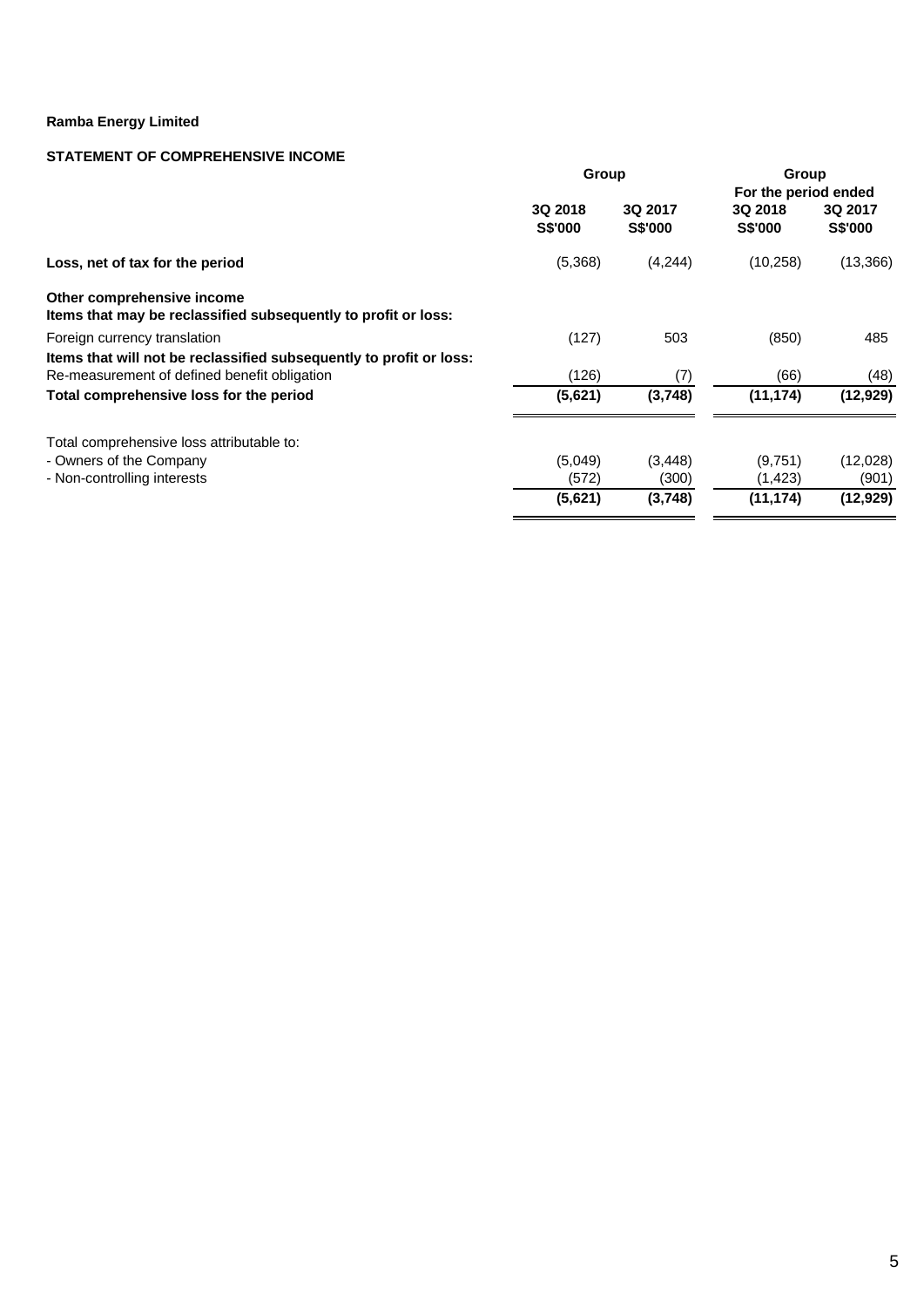**1(c) A cash flow statement (for the group), together with a comparative statement for the corresponding period of the immediately preceding financial year.**

|                                                               |        | Group                 |                          | Group                |            |  |  |
|---------------------------------------------------------------|--------|-----------------------|--------------------------|----------------------|------------|--|--|
|                                                               |        | For the quarter ended |                          | For the period ended |            |  |  |
|                                                               |        | 30.09.2018            | 30.09.2017               | 30.09.2018           | 30.09.2017 |  |  |
|                                                               |        | <b>S\$'000</b>        | <b>S\$'000</b>           | S\$'000              | S\$'000    |  |  |
| <b>Operating activities:</b>                                  |        |                       |                          |                      |            |  |  |
| Loss before income tax for the period                         |        | (5,326)               | (4, 162)                 | (9,906)              | (12,982)   |  |  |
| Adjustments for:                                              |        |                       |                          |                      |            |  |  |
| Depreciation and amortisation expenses                        |        | 634                   | 534                      | 2,231                | 1,539      |  |  |
| Gain on disposal of plant and equipment                       |        | (7)                   | (9)                      | (98)                 | (23)       |  |  |
| Mark to market on oil options                                 |        |                       |                          | (270)                |            |  |  |
| Write-off of plant and equipment                              |        |                       | 59                       |                      | 154        |  |  |
| Gain on farm out of participating interest                    |        | (1,027)               |                          | (1,027)              |            |  |  |
| Share based payment                                           |        | 1                     | 88                       | 22                   | 370        |  |  |
| Allowance for doubtful receivables                            |        |                       | 16                       |                      | 16         |  |  |
| Finance costs                                                 |        | 1,101                 | 407                      | 1,869                | 742        |  |  |
| Interest income from banks                                    |        | (1)                   | (14)                     | (30)                 | (47)       |  |  |
| Foreign exchange translation adjustments                      |        | 248                   | 1,165                    | (1, 430)             | 3,398      |  |  |
| Operating cash flows before working capital changes           |        | (4,377)               | (1,916)                  | (8,639)              | (6, 833)   |  |  |
| Change in trade receivables                                   |        | (312)                 | (215)                    | 1,933                | (976)      |  |  |
| Change in other receivables                                   |        | 435                   | 522                      | (14, 549)            | 1,444      |  |  |
| Change in prepaid operating expenses                          |        | 75                    | 606                      | 463                  | (887)      |  |  |
| Change in inventories                                         |        | 30                    | 706                      | (40)                 | 15         |  |  |
| Change in trade payables                                      |        | 4,303                 | 655                      | 3,779                | 1,409      |  |  |
| Change in other payables and provisions                       |        | 2,414                 | 819                      | 16,580               | 437        |  |  |
| Cash generated from/(used in) operations                      |        | 2,568                 | 1,177                    | (473)                | (5, 391)   |  |  |
| Interest income received                                      |        | 1                     | 14                       | 30                   | 47         |  |  |
| Income tax paid                                               |        | (7)                   | (24)                     | (175)                | (241)      |  |  |
| Finance costs paid                                            |        | (1,085)               | (390)                    | (1,821)              | (692)      |  |  |
| Net cash flows generated from /(used in) operating activities |        | 1,477                 | 777                      | (2, 439)             | (6, 277)   |  |  |
|                                                               |        |                       |                          |                      |            |  |  |
| Investing activities :                                        |        |                       |                          |                      |            |  |  |
| Proceeds from disposal of plant and equipment                 |        | 8                     | 30                       | 134                  | 49         |  |  |
| Purchase of plant and equipment and oil and gas properties    |        | (6, 875)              | (4, 155)                 | (13,060)             | (8,632)    |  |  |
| Acquisition of intangible assets                              |        | (21)                  | (41)                     | (30)                 | (56)       |  |  |
| Acquisition of exploration & evaluation assets                |        | (235)                 | (51)                     | (286)                | (182)      |  |  |
| Net cash flows used in investing activities                   |        | (7, 123)              | (4, 217)                 | (13, 242)            | (8,821)    |  |  |
| <b>Financing activities:</b>                                  |        |                       |                          |                      |            |  |  |
| Proceeds from loan                                            |        | $\blacksquare$        | $\overline{\phantom{a}}$ | $\overline{a}$       | 5,330      |  |  |
| Repayment of finance lease                                    |        | (217)                 | (213)                    | (675)                | (802)      |  |  |
| Share issuance expenses                                       |        | (18)                  | (2)                      | (18)                 | (8)        |  |  |
| Net advance repaid by joint venture partners                  |        | 5,263                 | 1,415                    | 12,198               | 8,408      |  |  |
| Decrease in fixed deposits pledged                            |        |                       |                          | 1,200                | 1,223      |  |  |
| Net cash flows generated from financing activities            |        | 5,028                 | 1,200                    | 12,705               | 14,151     |  |  |
|                                                               |        |                       |                          |                      |            |  |  |
| Net decrease in cash and cash equivalents                     |        | (618)                 | (2, 239)                 | (2,976)              | (947)      |  |  |
| Effect of exchange rate changes on cash and cash equivalents  |        | (95)                  | (63)                     | (110)                | (307)      |  |  |
| Cash and cash equivalents at beginning of period              |        | 8,338                 | 12,779                   | 10,711               | 11,730     |  |  |
| Cash and cash equivalents at end of period                    | Note A | 7,625                 | 10,476                   | 7,625                | 10,476     |  |  |
| Note A                                                        |        |                       |                          |                      |            |  |  |
| Cash on hand and at bank                                      |        | 7,625                 | 10,476                   | 7,625                | 10,476     |  |  |
| <b>Fixed deposits</b>                                         |        |                       | 1,200                    |                      | 1,200      |  |  |
| Cash and deposits                                             |        | 7,625                 | 11,676                   | 7,625                | 11,676     |  |  |
| Less: Restricted cash classified as non-current assets        |        |                       | (1,200)                  |                      | (1,200)    |  |  |
| Cash and cash equivalents                                     |        | 7,625                 | 10,476                   | 7,625                | 10,476     |  |  |
|                                                               |        |                       |                          |                      |            |  |  |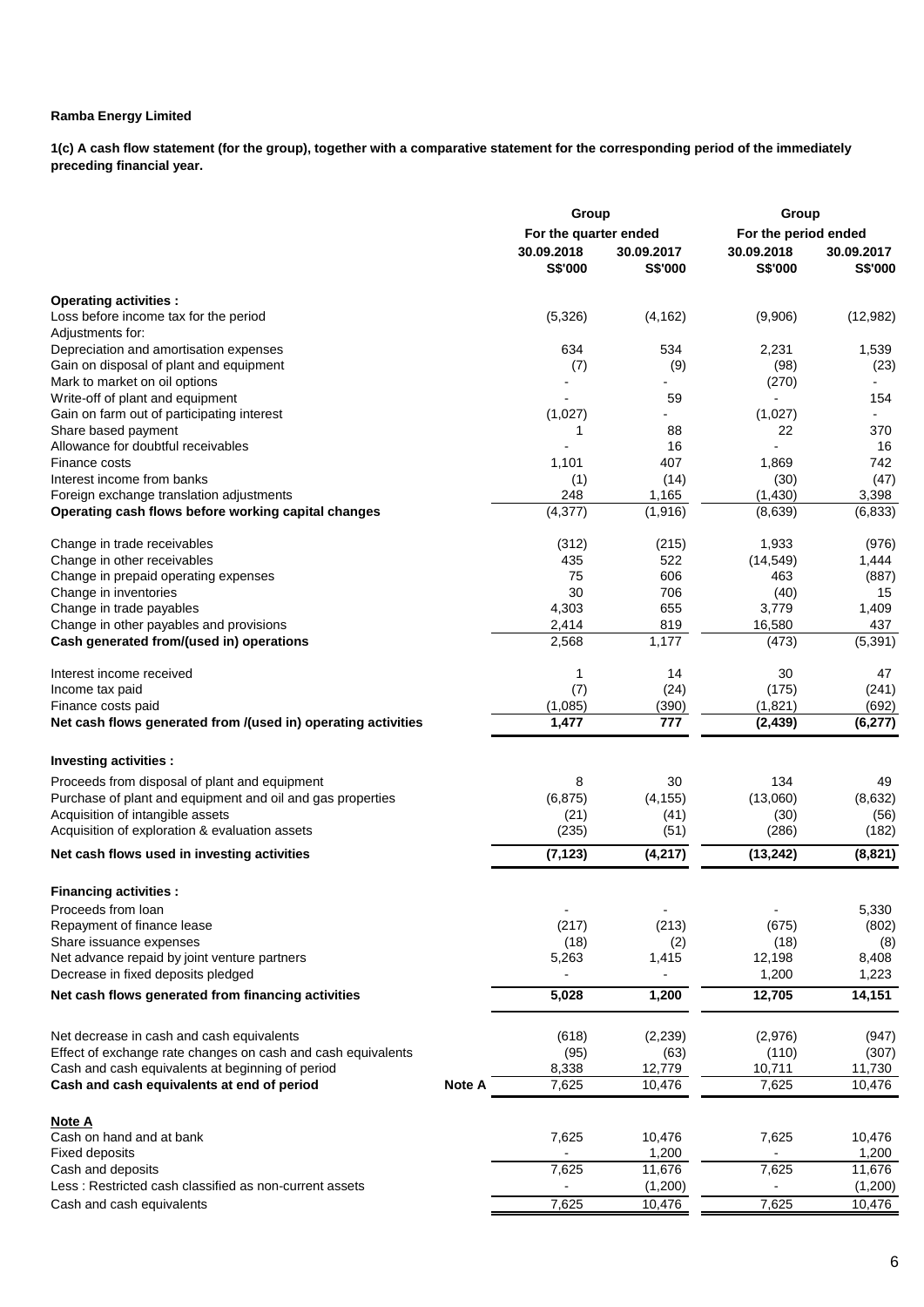1 (d) (i) A statement (for the issuer and group) showing either (i) all changes in equity or (ii) changes in equity other than those arising from capitalisation issues and distributions to shareholders, together with a com **corresponding period of the immediately preceding financial year.**

|                                                               |                            |                                                                            |                             |                               |                                  |                                    | Attributable to owners of the Company     |                   |                                                          |                                                        |                               |                                         |
|---------------------------------------------------------------|----------------------------|----------------------------------------------------------------------------|-----------------------------|-------------------------------|----------------------------------|------------------------------------|-------------------------------------------|-------------------|----------------------------------------------------------|--------------------------------------------------------|-------------------------------|-----------------------------------------|
| Group                                                         | Total<br>Equity<br>S\$'000 | Equity<br>attributable to<br>owners of the<br>Company,<br>total<br>S\$'000 | Share<br>capital<br>S\$'000 | Treasury<br>shares<br>S\$'000 | Accumulated<br>losses<br>S\$'000 | Other reserves<br>total<br>S\$'000 | Share based<br>payment reserve<br>S\$'000 | Others<br>S\$'000 | Foreign<br>currency<br>translation<br>reserve<br>S\$'000 | Gain on<br>reissuance of<br>treasury shares<br>S\$'000 | Capital<br>reserve<br>S\$'000 | Non controlling<br>interests<br>S\$'000 |
| Opening balance as at 1 January 2018<br>Q1                    | 36,249                     | 40,638                                                                     | 138,232                     | (935)                         | (96, 881)                        | 222                                | 1,881                                     | 352               | (4,989)                                                  | 2,630                                                  | 348                           | (4, 389)                                |
| Loss for the period                                           | (3,933)                    | (3,607)                                                                    |                             |                               | (3,607)                          |                                    |                                           |                   |                                                          |                                                        | $\sim$                        | (326)                                   |
| Other comprehensive income                                    |                            |                                                                            |                             |                               |                                  |                                    |                                           |                   |                                                          |                                                        |                               |                                         |
| Re-measurement of defined benefit obligation                  | 48                         | 48                                                                         |                             | $\blacksquare$                | $\sim$                           | 48                                 | $\overline{\phantom{a}}$                  | 48                | $\sim$                                                   |                                                        | $\sim$                        | $\sim$                                  |
| Exchange differences on translating foreign operations        | 358                        | 352                                                                        |                             |                               |                                  | 352                                |                                           |                   | 352                                                      |                                                        |                               | 6                                       |
| Total comprehensive income for the period                     | (3,527)                    | (3, 207)                                                                   | $\blacksquare$              | $\sim$                        | (3,607)                          | 400                                | $\blacksquare$                            | 48                | 352                                                      | $\blacksquare$                                         | $\blacksquare$                | (320)                                   |
| Contributions by and distributions to owners                  |                            |                                                                            |                             |                               |                                  |                                    |                                           |                   |                                                          |                                                        |                               |                                         |
| Grant of equity settled share based payment to employees      | 18                         | 18                                                                         |                             |                               | $\sim$                           | 18                                 | 18                                        |                   |                                                          |                                                        |                               | $\sim$                                  |
| Expiry of employee share options                              |                            |                                                                            |                             |                               | 284                              | (284)                              | (284)                                     |                   |                                                          |                                                        | $\sim$                        | $\sim$                                  |
| Total contributions by and distributions to owners            | 18                         | $\overline{18}$                                                            |                             | $\overline{\phantom{a}}$      | 284                              | (266)                              | (266)                                     | $\sim$            |                                                          | $\blacksquare$                                         | $\sim$                        | $\sim$                                  |
| Total transactions with owners in their capacity as<br>owners | 18                         | 18                                                                         |                             |                               | 284                              | (266)                              | (266)                                     |                   |                                                          |                                                        |                               |                                         |
| Closing balance as at 31 March 2018                           | 32,740                     | 37,449                                                                     | 138,232                     | (935)                         | (100, 204)                       | 356                                | 1,615                                     | 400               | (4, 637)                                                 | 2,630                                                  | 348                           | (4,709)                                 |
| Q2                                                            |                            |                                                                            |                             |                               |                                  |                                    |                                           |                   |                                                          |                                                        |                               |                                         |
| Loss for the period<br>Other comprehensive income             | (956)                      | (544)                                                                      |                             |                               | (544)                            | $\sim$                             |                                           |                   |                                                          |                                                        | $\overline{\phantom{a}}$      | (412)                                   |
| Re-measurement of defined benefit obligation                  | 12                         | 12                                                                         |                             |                               | $\sim$                           | 12                                 |                                           | 12                | $\sim$                                                   |                                                        | $\sim$                        | $\sim$                                  |
| Exchange differences on translating foreign operations        | (1,081)                    | (962)                                                                      |                             |                               | $\sim$                           | (962)                              |                                           | $\sim$            | (962)                                                    |                                                        | $\sim$                        | (119)                                   |
| Total comprehensive income for the period                     | (2,025)                    | (1, 494)                                                                   |                             |                               | (544)                            | (950)                              |                                           | 12                | (962)                                                    | $\blacksquare$                                         | $\blacksquare$                | (531)                                   |
| Contributions by and distributions to owners                  |                            |                                                                            |                             |                               |                                  |                                    |                                           |                   |                                                          |                                                        |                               |                                         |
| Grant of equity settled share based payment to employees      | 3                          | 3                                                                          |                             |                               |                                  | 3                                  | 3                                         |                   |                                                          |                                                        |                               | $\sim$                                  |
| Total contributions by and distributions to owners            | 3                          | 3                                                                          |                             |                               |                                  | 3                                  | 3                                         |                   |                                                          |                                                        |                               |                                         |
| Total transactions with owners in their capacity as<br>owners | $\mathbf{3}$               | $\mathbf{3}$                                                               |                             |                               |                                  | 3                                  | $\mathbf{3}$                              |                   |                                                          |                                                        | $\blacksquare$                | $\blacksquare$                          |
| Closing balance as at 30 June 2018                            | 30,718                     | 35,958                                                                     | 138,232                     | (935)                         | (100, 748)                       | (591)                              | 1,618                                     | 412               | (5,599)                                                  | 2,630                                                  | 348                           | $(5,240)^{7}$                           |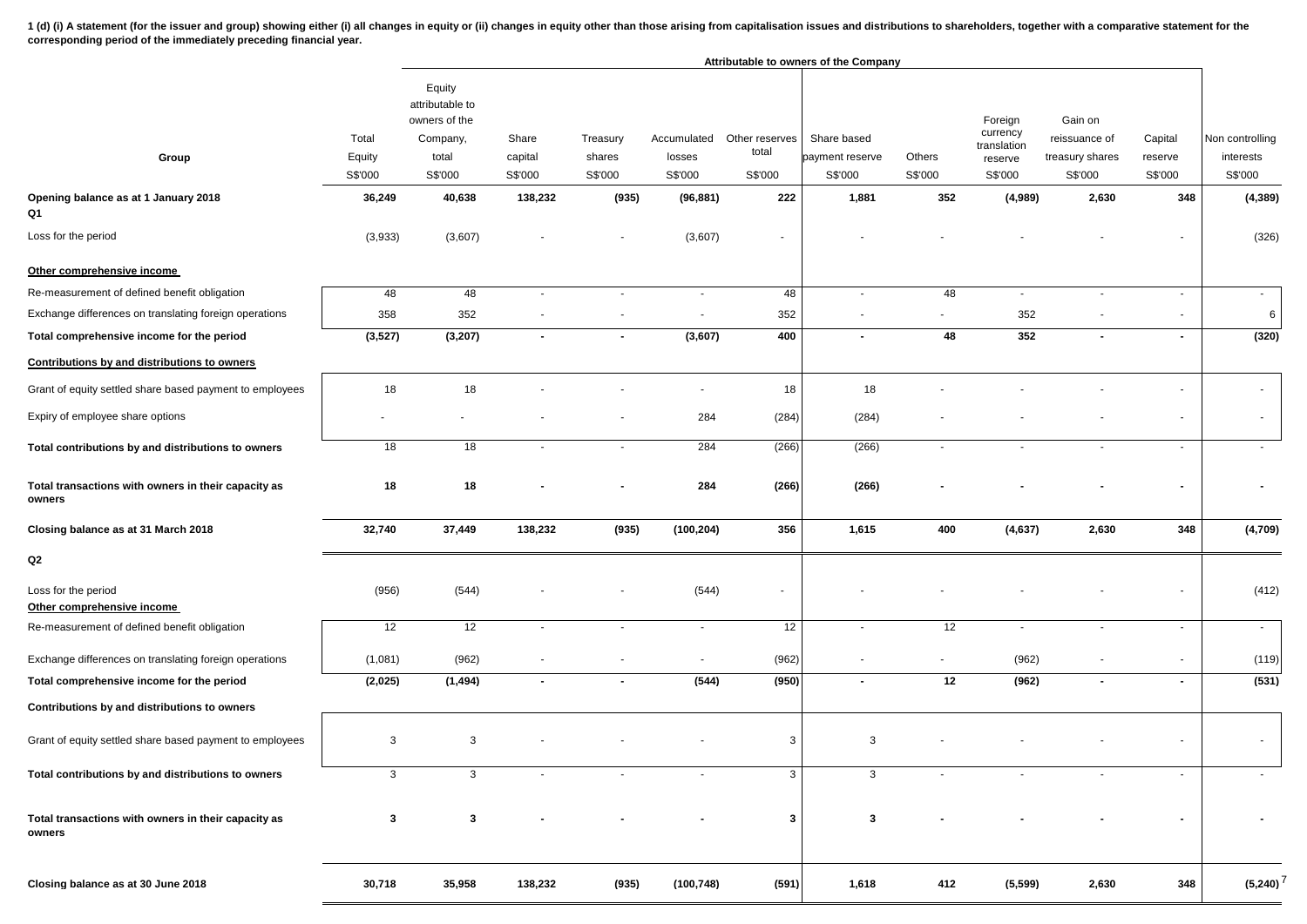1 (d) (i) A statement (for the issuer and group) showing either (i) all changes in equity or (ii) changes in equity other than those arising from capitalisation issues and distributions to shareholders, together with a com **corresponding period of the immediately preceding financial year.**

| Group                                                      | Total<br>Equity<br>S\$'000 | Equity<br>attributable to<br>owners of the<br>Company<br>Total<br>S\$'000 | Share<br>capital<br>S\$'000 | Treasury<br>shares<br>S\$'000 | Accumulated<br>losses<br>S\$'000 | Other<br>reserves<br>total<br>S\$'000 | Share based<br>payment reserve<br>S\$'000 | Others<br>S\$'000 | Foreign currency<br>translation<br>reserve<br>S\$'000 | Gain on<br>reissuance of<br>treasury shares<br>S\$'000 | Capital<br>reserve<br>S\$'000 | Non controlling<br>interests<br>S\$'000 |
|------------------------------------------------------------|----------------------------|---------------------------------------------------------------------------|-----------------------------|-------------------------------|----------------------------------|---------------------------------------|-------------------------------------------|-------------------|-------------------------------------------------------|--------------------------------------------------------|-------------------------------|-----------------------------------------|
| Opening balance as at 1 July 2018                          | 30,718                     | 35,958                                                                    | 138,232                     | (935)                         | (100, 748)                       | (591)                                 | 1,618                                     | 412               | (5, 599)                                              | 2,630                                                  | 348                           | (5, 240)                                |
| Q3                                                         |                            |                                                                           |                             |                               |                                  |                                       |                                           |                   |                                                       |                                                        |                               |                                         |
| Loss for the period                                        | (5,368)                    | (4,808)                                                                   |                             |                               | (4,808)                          | $\overline{\phantom{a}}$              |                                           |                   |                                                       |                                                        |                               | (560)                                   |
| Other comprehensive income                                 |                            |                                                                           |                             |                               |                                  |                                       |                                           |                   |                                                       |                                                        |                               |                                         |
| Re-measurement of defined benefit obligation               | (126)                      | (126)                                                                     | ٠                           |                               |                                  | (126)                                 | $\overline{\phantom{a}}$                  | (126)             | $\overline{\phantom{a}}$                              | $\overline{\phantom{a}}$                               | $\overline{\phantom{a}}$      | $\sim$                                  |
| Exchange differences on translating foreign operations     | (127)                      | (115)                                                                     | $\overline{\phantom{a}}$    |                               |                                  | (115)                                 | $\sim$                                    | $\sim$            | (115)                                                 | $\overline{\phantom{a}}$                               | $\overline{\phantom{a}}$      | (12)                                    |
| Total comprehensive (loss) / income for the period         | (5,621)                    | (5,049)                                                                   | $\blacksquare$              | $\blacksquare$                | (4,808)                          | (241)                                 | $\blacksquare$                            | (126)             | (115)                                                 | $\blacksquare$                                         | $\blacksquare$                | (572)                                   |
| Contributions by and distributions to owners               |                            |                                                                           |                             |                               |                                  |                                       |                                           |                   |                                                       |                                                        |                               |                                         |
| Issuance of shares pursuant to RGPSP                       |                            |                                                                           | 107                         |                               | 314                              | (421)                                 | (421)                                     |                   |                                                       |                                                        |                               | $\sim$                                  |
| Grant of equity settled share based payment to employees   |                            |                                                                           |                             |                               | $\sim$                           | $\mathbf{1}$                          | -1                                        |                   |                                                       |                                                        | $\overline{\phantom{a}}$      | $\sim$                                  |
| Expiry of employee share options                           | $\overline{\phantom{a}}$   |                                                                           | $\sim$                      | $\overline{\phantom{a}}$      | 155                              | (155)                                 | (155)                                     |                   |                                                       | $\overline{\phantom{a}}$                               | $\sim$                        | $\sim$                                  |
| Share issuance expenses                                    | (17)                       | (17)                                                                      | (17)                        | $\overline{\phantom{a}}$      | $\sim$                           | $\sim$                                |                                           |                   |                                                       |                                                        | $\sim$                        | $\sim$                                  |
| Total contributions by and distributions to owners         | (16)                       | (16)                                                                      | 90                          |                               | 469                              | (575)                                 | (575)                                     |                   |                                                       |                                                        | $\sim$                        |                                         |
| Total transactions with owners in their capacity as owners | (16)                       | (16)                                                                      | 90                          |                               | 469                              | (575)                                 | (575)                                     |                   |                                                       |                                                        | $\blacksquare$                |                                         |
| Closing balance as at 30 September 2018                    | 25,081                     | 30,893                                                                    | 138,322                     | (935)                         | (105, 087)                       | (1, 407)                              | 1,043                                     | 286               | (5,714)                                               | 2,630                                                  | 348                           | (5,812)                                 |
|                                                            |                            |                                                                           |                             |                               |                                  |                                       |                                           |                   |                                                       |                                                        |                               |                                         |

# **Attributable to owners of the Company**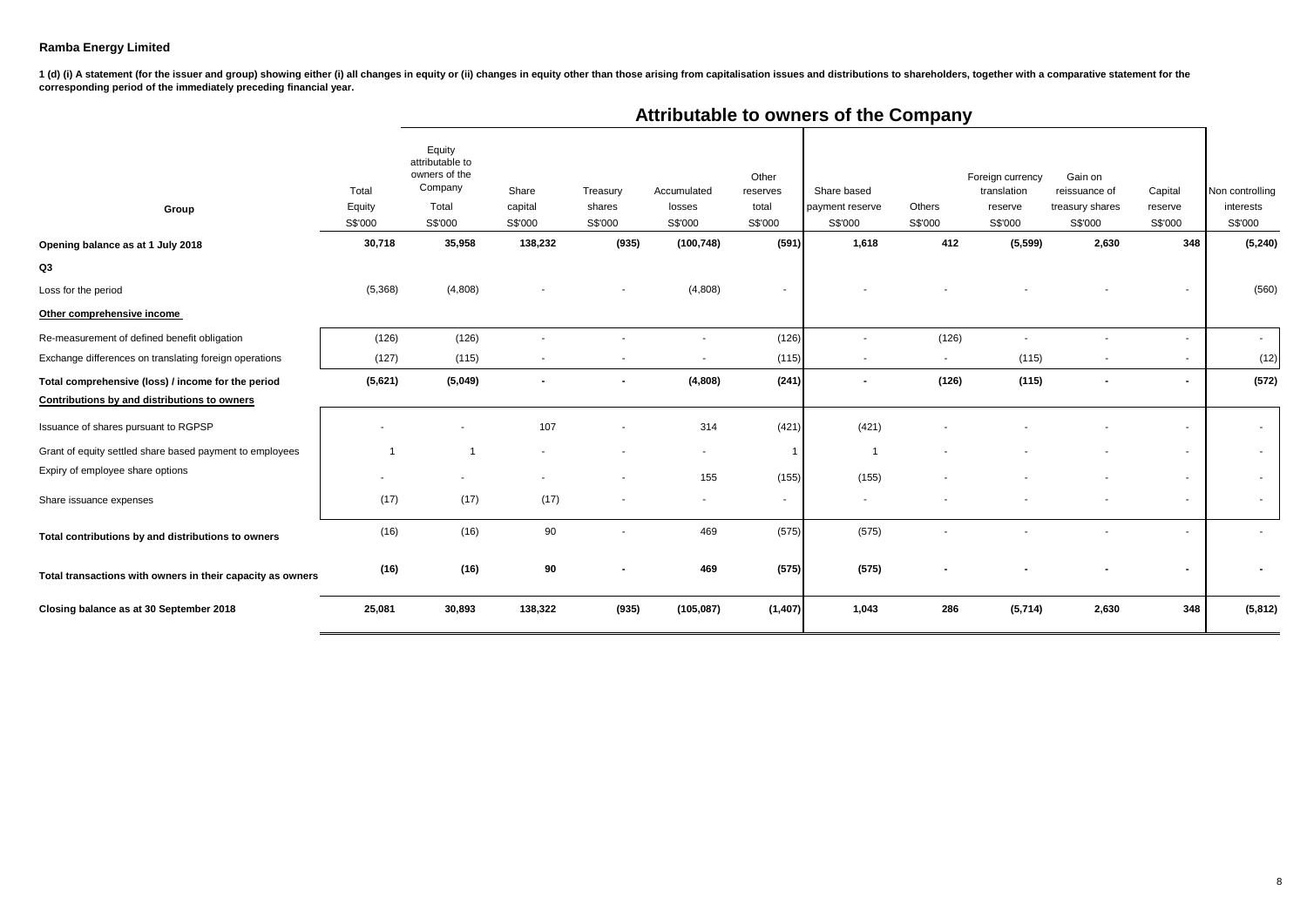1 (d) (i) A statement (for the issuer and group) showing either (i) all changes in equity or (ii) changes in equity other than those arising from capitalisation issues and distributions to shareholders, together with a com **period of the immediately preceding financial year.**

|                                                                                                    |                            |                                                                            | Attributable to owners of the Company |                               |                                  |                                       |                                           |                          |                                                       |                                                        |                               |                                         |
|----------------------------------------------------------------------------------------------------|----------------------------|----------------------------------------------------------------------------|---------------------------------------|-------------------------------|----------------------------------|---------------------------------------|-------------------------------------------|--------------------------|-------------------------------------------------------|--------------------------------------------------------|-------------------------------|-----------------------------------------|
| Group                                                                                              | Total<br>Equity<br>S\$'000 | Equity<br>attributable to<br>owners of the<br>Company,<br>total<br>S\$'000 | Share<br>capital<br>S\$'000           | Treasury<br>shares<br>S\$'000 | Accumulated<br>losses<br>S\$'000 | Other<br>reserves<br>total<br>S\$'000 | Share based<br>payment reserve<br>S\$'000 | Others<br>S\$'000        | Foreign currency<br>translation<br>reserve<br>S\$'000 | Gain on<br>reissuance of<br>treasury shares<br>S\$'000 | Capital<br>reserve<br>S\$'000 | Non controlling<br>interests<br>S\$'000 |
| Opening balance as at 1 January 2017<br>Q1                                                         | 50,085                     | 52,739                                                                     | 137,886                               | (935)                         | (88, 794)                        | 4,582                                 | 2,395                                     | 406                      | (1, 197)                                              | 2,630                                                  | 348                           | (2,654)                                 |
| Loss for the period                                                                                | (3,808)                    | (3, 451)                                                                   |                                       | $\overline{a}$                | (3, 451)                         | $\overline{\phantom{a}}$              |                                           |                          |                                                       |                                                        | $\overline{\phantom{a}}$      | (357)                                   |
| Other comprehensive income                                                                         |                            |                                                                            |                                       |                               |                                  |                                       |                                           |                          |                                                       |                                                        |                               |                                         |
| Re-measurement of defined benefit obligation                                                       | (36)                       | (36)                                                                       | $\sim$                                | $\overline{\phantom{a}}$      | $\blacksquare$                   | (36)                                  | $\sim$                                    | (36)                     | $\sim$                                                | $\sim$                                                 | $\sim$                        | $\sim$                                  |
| Exchange differences on translating foreign operations                                             | (490)                      | (584)                                                                      |                                       | $\overline{a}$                | $\overline{\phantom{a}}$         | (584)                                 | $\overline{\phantom{a}}$                  | $\overline{\phantom{a}}$ | (584)                                                 |                                                        | $\overline{\phantom{a}}$      | 94                                      |
| Total comprehensive (loss) / income for the period                                                 | (4, 334)                   | (4,071)                                                                    | $\sim$                                | $\blacksquare$                | (3, 451)                         | (620)                                 | $\sim$                                    | (36)                     | (584)                                                 | $\blacksquare$                                         | $\sim$                        | (263)                                   |
| Contributions by and distributions to owners                                                       |                            |                                                                            |                                       |                               |                                  |                                       |                                           |                          |                                                       |                                                        |                               |                                         |
| Issuance of shares pursuant to RGPSP                                                               |                            | $\overline{\phantom{a}}$                                                   | 338                                   |                               | 470                              | (808)                                 | (808)                                     |                          |                                                       |                                                        |                               |                                         |
| Grant of equity settled share based payment to employees                                           | 183                        | 183                                                                        |                                       |                               |                                  | 183                                   | 183                                       |                          |                                                       |                                                        |                               | $\overline{\phantom{a}}$                |
| Share issuance expenses                                                                            | (2)                        | (2)                                                                        | (2)                                   |                               |                                  | ٠                                     |                                           |                          |                                                       |                                                        | $\overline{\phantom{a}}$      |                                         |
| Total contributions by and distributions to owners                                                 | 181                        | 181                                                                        | 336                                   | $\overline{\phantom{a}}$      | 470                              | (625)                                 | (625)                                     | $\overline{\phantom{a}}$ |                                                       | $\overline{\phantom{a}}$                               | $\overline{\phantom{a}}$      |                                         |
| Total transactions with owners in their capacity as owners                                         | 181                        | 181                                                                        | 336                                   |                               | 470                              | (625)                                 | (625)                                     |                          |                                                       |                                                        | $\blacksquare$                |                                         |
| Closing balance as at 31 March 2017                                                                | 45,932                     | 48,849                                                                     | 138,222                               | (935)                         | (91, 775)                        | 3,337                                 | 1,770                                     | 370                      | (1,781)                                               | 2,630                                                  | 348                           | (2,917)                                 |
| Q2                                                                                                 |                            |                                                                            |                                       |                               |                                  |                                       |                                           |                          |                                                       |                                                        |                               |                                         |
| Loss for the period<br>Other comprehensive income                                                  | (5, 314)                   | (4,933)                                                                    |                                       |                               | (4,933)                          | $\overline{\phantom{a}}$              |                                           |                          |                                                       |                                                        |                               | (381)                                   |
| Re-measurement of defined benefit obligation                                                       | (5)                        | (5)                                                                        | $\overline{\phantom{a}}$              | $\overline{\phantom{a}}$      | $\sim$                           | (5)                                   |                                           | (5)                      | $\overline{\phantom{a}}$                              | $\sim$                                                 | $\blacksquare$                | $\sim$                                  |
| Exchange differences on translating foreign operations                                             | 472                        | 429                                                                        |                                       |                               |                                  | 429                                   |                                           |                          | 429                                                   |                                                        |                               | 43                                      |
| Total comprehensive income / (loss) for the period<br>Contributions by and distributions to owners | (4, 847)                   | (4,509)                                                                    | $\sim$                                | $\blacksquare$                | (4,933)                          | 424                                   | $\overline{\phantom{a}}$                  | (5)                      | 429                                                   | $\blacksquare$                                         | $\sim$                        | (338)                                   |
| Issuance of shares pursuant to RGPSP                                                               |                            | ٠                                                                          | 16                                    |                               | 21                               | (37)                                  | (37)                                      |                          |                                                       |                                                        |                               |                                         |
| Grant of equity settled share based payment to employees                                           | 99                         | 99                                                                         |                                       |                               |                                  | 99                                    | 99                                        |                          |                                                       |                                                        | $\overline{\phantom{a}}$      |                                         |
| Share issuance expenses                                                                            | (4)                        | (4)                                                                        | (4)                                   |                               |                                  | ٠                                     |                                           |                          |                                                       |                                                        | $\overline{\phantom{a}}$      |                                         |
| Total contributions by and distributions to owners                                                 | 95                         | 95                                                                         | 12                                    |                               | 21                               | 62                                    | 62                                        |                          |                                                       |                                                        |                               |                                         |
| Total transactions with owners in their capacity as owners                                         | 95                         | 95                                                                         | 12                                    | $\blacksquare$                | 21                               | 62                                    | 62                                        |                          |                                                       |                                                        | $\blacksquare$                |                                         |
| Closing balance as at 30 June 2017                                                                 | 41,180                     | 44,435                                                                     | 138,234                               | (935)                         | (96, 687)                        | 3,823                                 | 1,832                                     | 365                      | (1, 352)                                              | 2,630                                                  | 348                           | (3,255)                                 |

9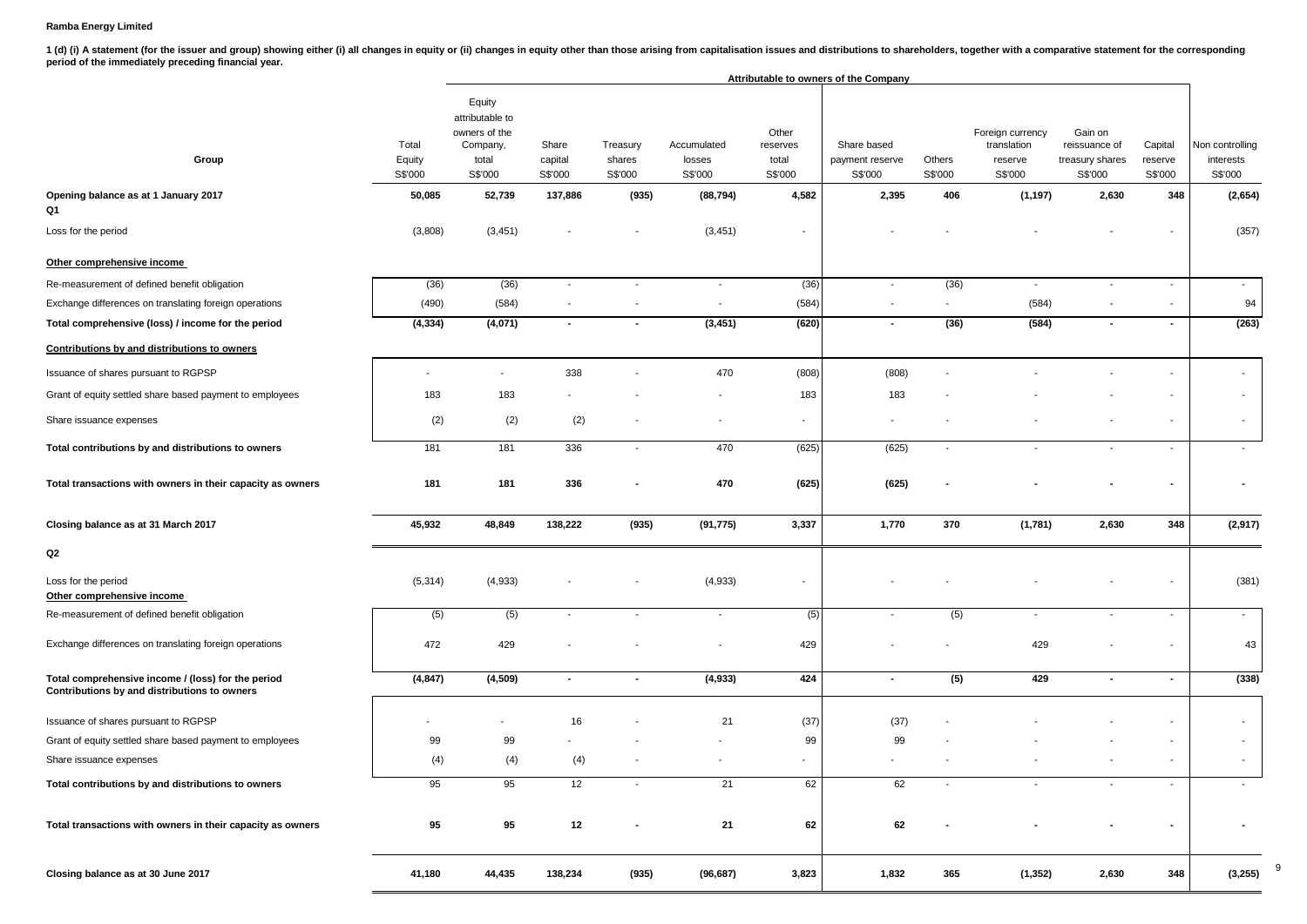1 (d) (i) A statement (for the issuer and group) showing either (i) all changes in equity or (ii) changes in equity other than those arising from capitalisation issues and distributions to shareholders, together with a com **corresponding period of the immediately preceding financial year.**

| Group                                                      | Total<br>Equity<br>S\$'000 | Equity<br>attributable to<br>owners of the<br>Company<br>Total<br>S\$'000 | Share<br>capital<br>S\$'000 | Treasury<br>shares<br>S\$'000 | Accumulated<br>losses<br>S\$'000 | Other<br>reserves<br>total<br>S\$'000 | Share based<br>payment reserve<br>S\$'000 | Others<br>S\$'000 | Foreign currency<br>translation<br>reserve<br>S\$'000 | Gain on<br>reissuance of<br>treasury shares<br>S\$'000 | Capital<br>reserve<br>S\$'000 | Non controlling<br>interests<br>S\$'000 |
|------------------------------------------------------------|----------------------------|---------------------------------------------------------------------------|-----------------------------|-------------------------------|----------------------------------|---------------------------------------|-------------------------------------------|-------------------|-------------------------------------------------------|--------------------------------------------------------|-------------------------------|-----------------------------------------|
| Opening balance as at 1 July 2017                          | 41,180                     | 44,435                                                                    | 138,234                     | (935)                         | (96, 687)                        | 3,823                                 | 1,832                                     | 365               | (1, 352)                                              | 2,630                                                  | 348                           | (3,255)                                 |
| Q3                                                         |                            |                                                                           |                             |                               |                                  |                                       |                                           |                   |                                                       |                                                        |                               |                                         |
| Loss for the period                                        | (4, 244)                   | (3,898)                                                                   |                             |                               | (3,898)                          |                                       |                                           |                   |                                                       |                                                        |                               | (346)                                   |
| Other comprehensive income                                 |                            |                                                                           |                             |                               |                                  |                                       |                                           |                   |                                                       |                                                        |                               |                                         |
| Re-measurement of defined benefit obligation               | (7)                        | (7)                                                                       |                             |                               |                                  | (7)                                   |                                           | (7)               |                                                       |                                                        | $\overline{\phantom{a}}$      | $\sim$                                  |
| Exchange differences on translating foreign operations     | 503                        | 457                                                                       | $\sim$                      | $\overline{\phantom{a}}$      |                                  | 457                                   |                                           | $\sim$            | 457                                                   | $\sim$                                                 | $\overline{\phantom{a}}$      | 46                                      |
| Total comprehensive (loss) / income for the period         | (3,748)                    | (3, 448)                                                                  |                             |                               | (3,898)                          | 450                                   |                                           | (7)               | 457                                                   |                                                        | $\blacksquare$                | (300)                                   |
| Contributions by and distributions to owners               |                            |                                                                           |                             |                               |                                  |                                       |                                           |                   |                                                       |                                                        |                               |                                         |
| Grant of equity settled share based payment to employees   | 88                         | 88                                                                        |                             |                               |                                  | 88                                    | 88                                        |                   |                                                       |                                                        |                               | $\sim$                                  |
| Share issuance expenses                                    | (2)                        | (2)                                                                       | (2)                         |                               |                                  | $\overline{\phantom{a}}$              |                                           |                   |                                                       |                                                        | $\overline{\phantom{a}}$      | $\sim$                                  |
| Total contributions by and distributions to owners         | 86                         | 86                                                                        | (2)                         |                               |                                  | 88                                    | 88                                        |                   |                                                       |                                                        | $\overline{\phantom{a}}$      |                                         |
| Total transactions with owners in their capacity as owners | 86                         | 86                                                                        | (2)                         |                               |                                  | 88                                    | 88                                        |                   |                                                       |                                                        |                               |                                         |
| Closing balance as at 30 September 2017                    | 37,518                     | 41,073                                                                    | 138,232                     | (935)                         | (100, 585)                       | 4,361                                 | 1,920                                     | 358               | (895)                                                 | 2,630                                                  | 348                           | (3, 555)                                |

# **Attributable to owners of the Company**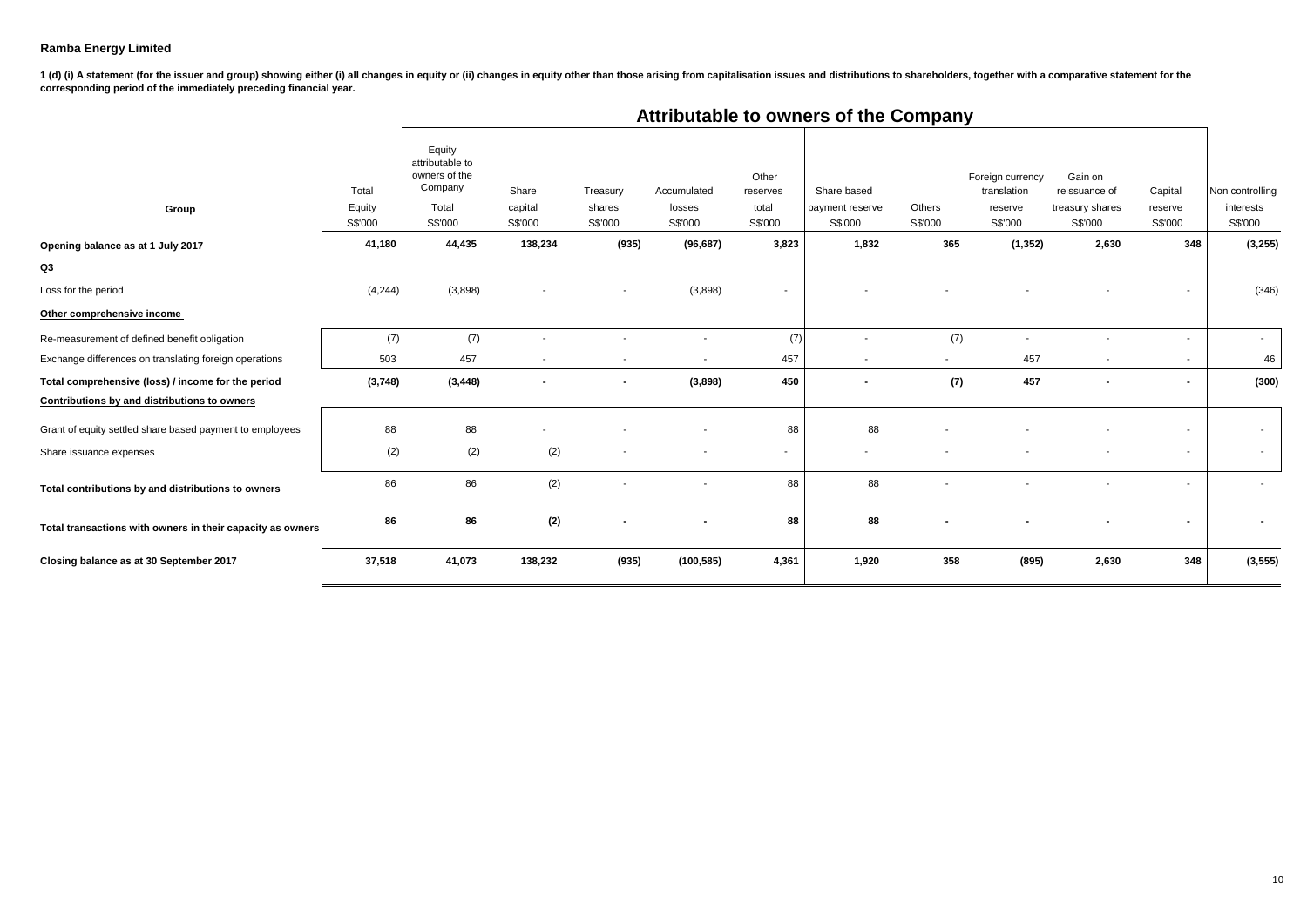**1 (d) (i) A statement (for the issuer and group) showing either (i) all changes in equity or (ii) changes in equity other than those arising from capitalisation issues and distributions to shareholders, together with a comparative statement for the corresponding period of the immediately preceding financial year.**

| Company                                                    | <b>Equity total</b> |                | Share capital Treasury shares Accumulated | losses    | Other reserve<br>total | Share based<br>payment<br>reserve | Gain on<br>reissuance of<br>treasury shares |
|------------------------------------------------------------|---------------------|----------------|-------------------------------------------|-----------|------------------------|-----------------------------------|---------------------------------------------|
|                                                            | S\$'000             | S\$'000        | S\$'000                                   | S\$'000   | S\$'000                | S\$'000                           | S\$'000                                     |
| Opening balance as at 1 January 2018                       | 97,747              | 138,232        | (935)                                     | (44,061)  | 4,511                  | 1,881                             | 2,630                                       |
| Q <sub>1</sub>                                             |                     |                |                                           |           |                        |                                   |                                             |
| Loss for the period                                        | (1, 145)            | $\sim$         | $\overline{a}$                            | (1, 145)  | $\overline{a}$         | $\blacksquare$                    | $\blacksquare$                              |
| Total comprehensive loss for the period                    | (1, 145)            | $\blacksquare$ | $\blacksquare$                            | (1, 145)  | $\blacksquare$         | $\blacksquare$                    | $\blacksquare$                              |
| <b>Contributions by and distributions to owners</b>        |                     |                |                                           |           |                        |                                   |                                             |
|                                                            |                     |                |                                           |           |                        |                                   |                                             |
| Grant of equity settled share based payment to employees   | 18                  |                |                                           |           | 18                     | 18                                |                                             |
| Expiry of employee share options                           |                     |                |                                           | 284       | (284)                  | (284)                             |                                             |
| Total transactions with owners in their capacity as owners | 18                  | $\blacksquare$ | $\blacksquare$                            | 284       | (266)                  | (266)                             | $\blacksquare$                              |
| Balance as at 31 March 2018                                | 96,620              | 138,232        | (935)                                     | (44, 922) | 4,245                  | 1,615                             | 2,630                                       |
| Q2                                                         |                     |                |                                           |           |                        |                                   |                                             |
| Income for the period                                      | 781                 | $\sim$         | $\overline{\phantom{a}}$                  | 781       | $\sim$                 | $\overline{\phantom{a}}$          | $\overline{\phantom{0}}$                    |
| Total comprehensive income for the period                  | 781                 | $\blacksquare$ | $\blacksquare$                            | 781       | $\blacksquare$         | $\blacksquare$                    |                                             |
| Contributions by and distributions to owners               |                     |                |                                           |           |                        |                                   |                                             |
| Grant of equity settled share based payment to employees   | 3                   |                |                                           |           | 3                      | $\ensuremath{\mathsf{3}}$         |                                             |
| Total transactions with owners in their capacity as owners | $\mathbf{3}$        | $\blacksquare$ | $\blacksquare$                            | ٠         | $\mathbf{3}$           | $\mathbf{3}$                      | ٠                                           |
| Balance as at 30 June 2018                                 | 97,404              | 138,232        | (935)                                     | (44, 141) | 4,248                  | 1,618                             | 2,630                                       |

11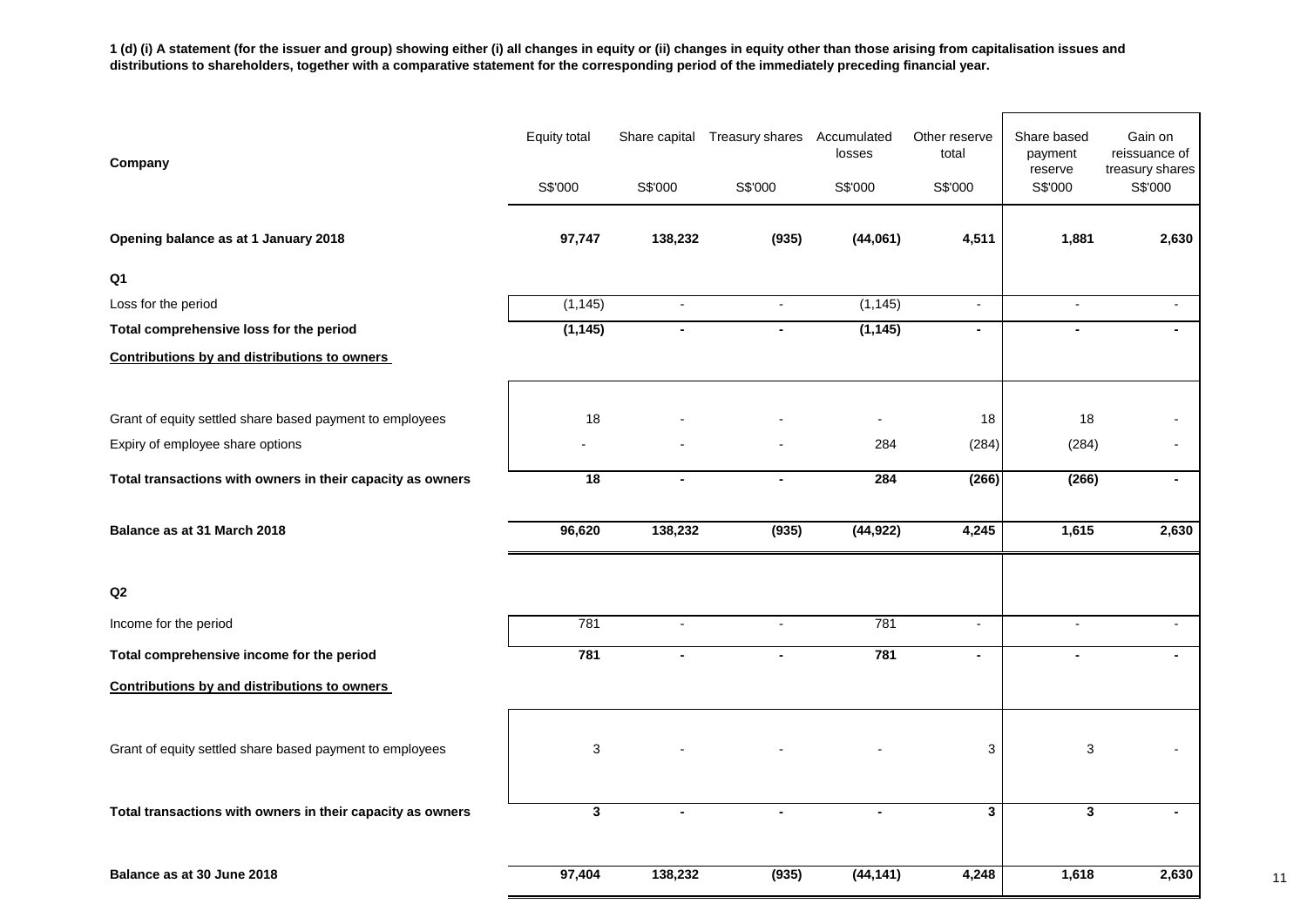**1 (d) (i) A statement (for the issuer and group) showing either (i) all changes in equity or (ii) changes in equity other than those arising from capitalisation issues and distributions to shareholders, together with a comparative statement for the corresponding period of the immediately preceding financial year.**

|                                                            |         |         |          |                          | Other          |                          |                                  |
|------------------------------------------------------------|---------|---------|----------|--------------------------|----------------|--------------------------|----------------------------------|
|                                                            | Equity  | Share   | Treasury | Accumulated              | reserve        | Share based              | Gain on                          |
| Company                                                    | total   | capital | shares   | losses                   | total          | payment reserve          | reissuance of<br>treasury shares |
|                                                            | S\$'000 | S\$'000 | S\$'000  | S\$'000                  | S\$'000        | S\$'000                  | S\$'000                          |
| Opening balance as at 1 July 2018                          | 97,404  | 138,232 | (935)    | (44, 141)                | 4,248          | 1,618                    | 2,630                            |
| Q3                                                         |         |         |          |                          |                |                          |                                  |
| Loss for the period                                        | (542)   |         |          | (542)                    |                |                          |                                  |
| Total comprehensive loss for the period                    | (542)   |         |          | (542)                    | $\blacksquare$ |                          |                                  |
| <b>Contributions by and distributions to owners</b>        |         |         |          |                          |                |                          |                                  |
| Issuance of shares pursuant to RGPSP                       | (41)    | 107     |          | 273                      | (421)          | (421)                    | ٠                                |
| Grant of equity settled share based payment to employees   |         | ٠       |          | $\sim$                   |                |                          | $\overline{\phantom{a}}$         |
| Expiry of employee share options                           |         | -       |          | 155                      | (155)          | (155)                    | ٠                                |
| Share issuance expenses                                    | (17)    | (17)    |          | $\overline{\phantom{a}}$ |                | $\overline{\phantom{a}}$ | $\overline{\phantom{a}}$         |
| Total transactions with owners in their capacity as owners | (57)    | 90      |          | 428                      | (575)          | (575)                    | $\sim$                           |
| Balance as at 30 September 2018                            | 96,805  | 138,322 | (935)    | (44, 255)                | 3,673          | 1,043                    | 2,630                            |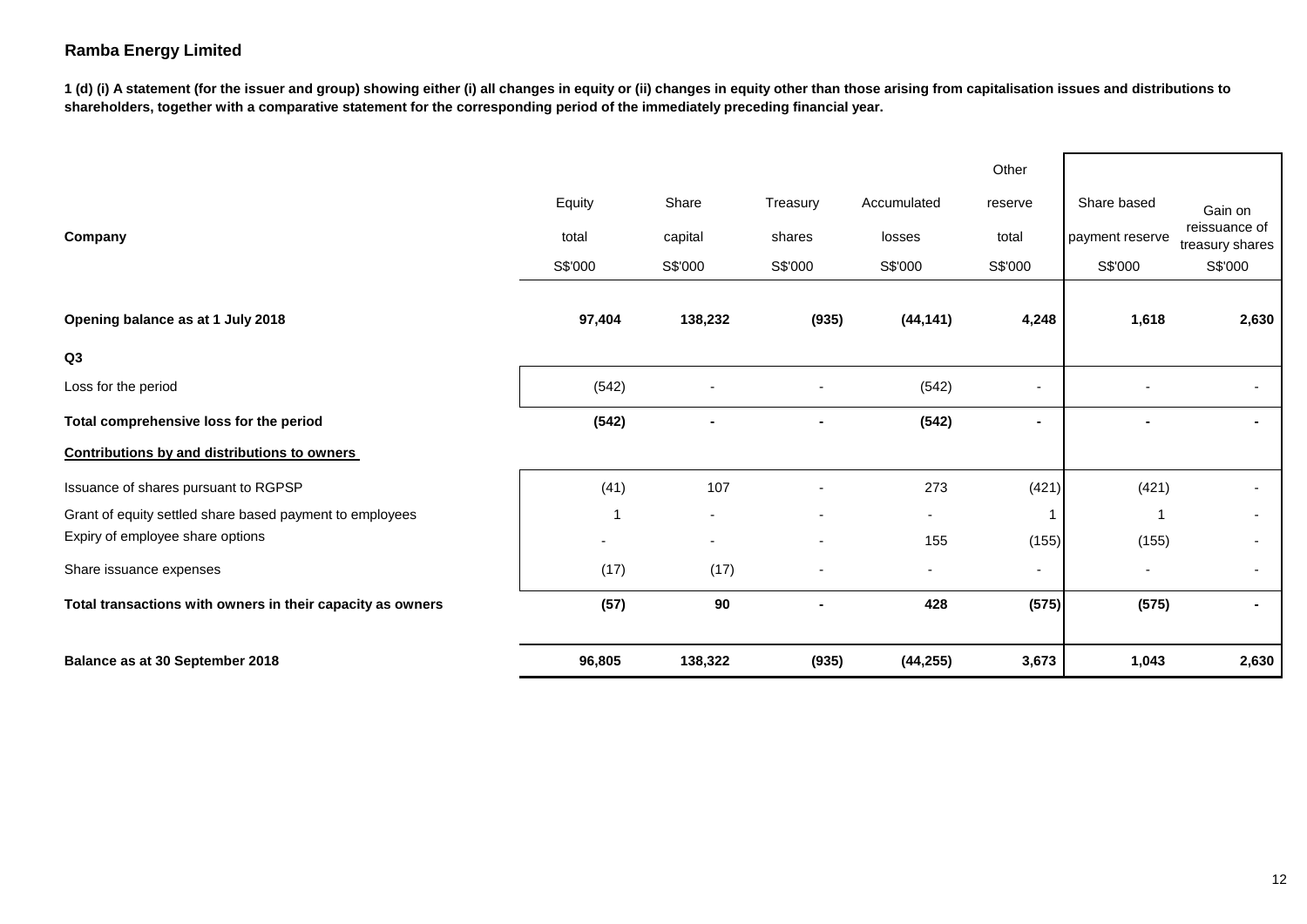**1 (d) (i) A statement (for the issuer and group) showing either (i) all changes in equity or (ii) changes in equity other than those arising from capitalisation issues and distributions to shareholders, together with a comparative statement for the corresponding period of the immediately preceding financial year.**

|                                                            |         |                |                |             | Other                    |                 | Gain on         |
|------------------------------------------------------------|---------|----------------|----------------|-------------|--------------------------|-----------------|-----------------|
|                                                            | Equity  | Share          | Treasury       | Accumulated | reserve                  | Share based     | reissuance of   |
| Company                                                    | total   | capital        | shares         | losses      | total                    | payment reserve | treasury shares |
|                                                            | S\$'000 | S\$'000        | S\$'000        | S\$'000     | S\$'000                  | S\$'000         | S\$'000         |
| Opening balance as at 1 January 2017                       | 101,893 | 137,886        | (935)          | (40, 083)   | 5,025                    | 2,395           | 2,630           |
| Q1                                                         |         |                |                |             |                          |                 |                 |
| Loss for the period                                        | (2,045) | $\blacksquare$ | $\blacksquare$ | (2,045)     | $\blacksquare$           | $\blacksquare$  | $\blacksquare$  |
| Total comprehensive loss for the period                    | (2,045) | $\blacksquare$ | $\blacksquare$ | (2,045)     | $\blacksquare$           |                 | $\blacksquare$  |
| Contributions by and distributions to owners               |         |                |                |             |                          |                 |                 |
| Issuance of shares pursuant to RGPSP                       | (158)   | 338            |                | 312         | (808)                    | (808)           |                 |
| Grant of equity settled share based payment to employees   | 183     |                |                |             | 183                      | 183             |                 |
| Share issuance expenses                                    | (2)     | (2)            |                |             | $\overline{\phantom{a}}$ |                 | $\blacksquare$  |
| Total transactions with owners in their capacity as owners | 23      | 336            |                | 312         | (625)                    | (625)           | $\blacksquare$  |
| Balance as at 31 March 2017                                | 99,871  | 138,222        | (935)          | (41, 816)   | 4,400                    | 1,770           | 2,630           |
| Q2                                                         |         |                |                |             |                          |                 |                 |
| Loss for the period                                        | (1,626) | $\overline{a}$ | $\overline{a}$ | (1,626)     | $\overline{a}$           |                 | $\overline{a}$  |
| Total comprehensive loss for the period                    | (1,626) |                | $\blacksquare$ | (1,626)     | $\blacksquare$           |                 | $\blacksquare$  |
| Contributions by and distributions to owners               |         |                |                |             |                          |                 |                 |
| Issuance of shares pursuant to RGPSP                       |         | 16             |                | 21          | (37)                     | (37)            |                 |
| Grant of equity settled share based payment to employees   | 99      |                |                |             | 99                       | 99              |                 |
| Share issuance expenses                                    | (4)     | (4)            |                |             |                          |                 |                 |
|                                                            |         |                |                |             |                          |                 |                 |
| Total transactions with owners in their capacity as owners | 95      | 12             | $\blacksquare$ | 21          | 62                       | 62              | $\blacksquare$  |
| Balance as at 30 June 2017                                 | 98,340  | 138,234        | (935)          | (43, 421)   | 4,462                    | 1,832           | 2,630           |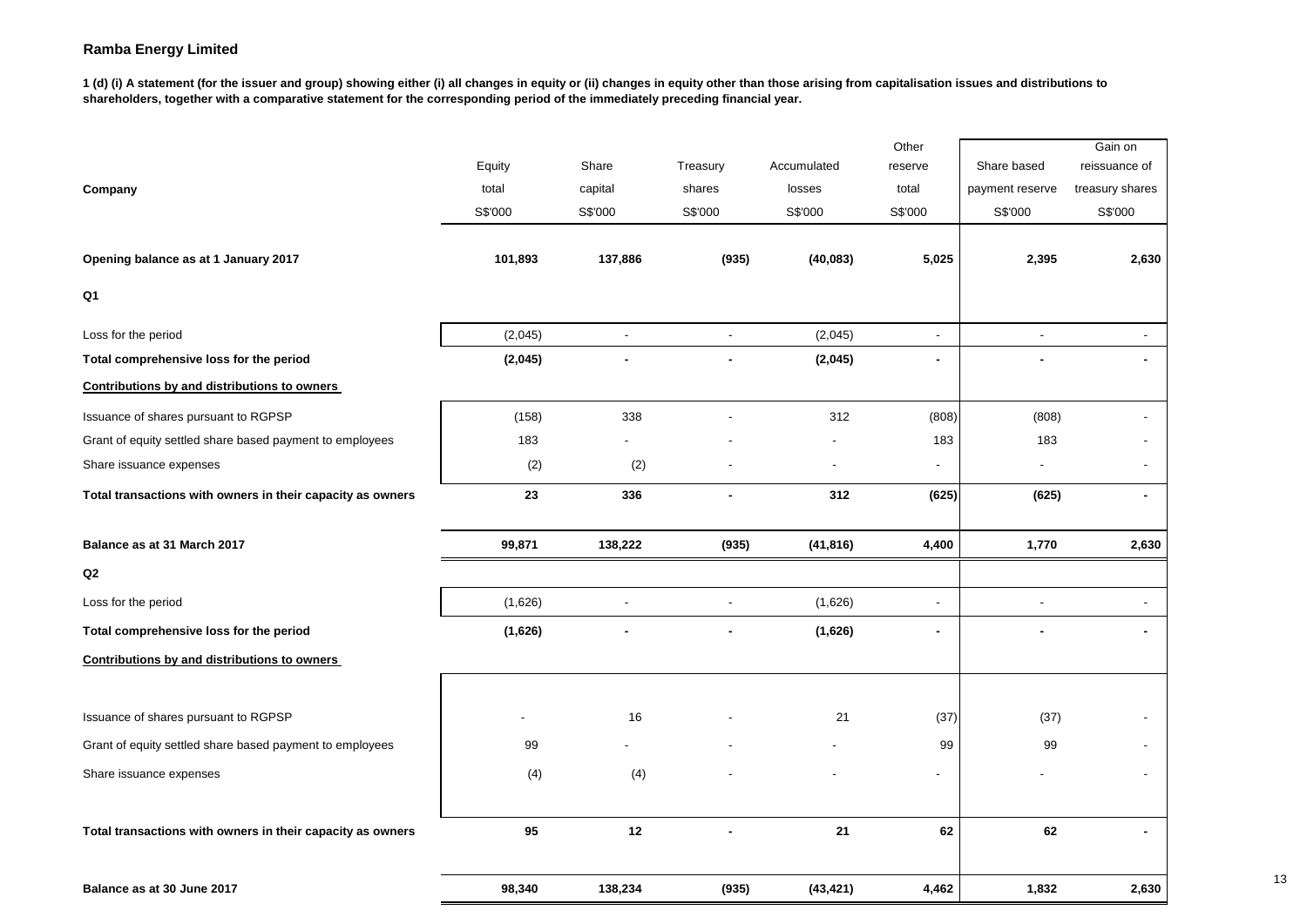**1 (d) (i) A statement (for the issuer and group) showing either (i) all changes in equity or (ii) changes in equity other than those arising from capitalisation issues and distributions to shareholders, together with a comparative statement for the corresponding period of the immediately preceding financial year.**

|                                                            |          |         |                |                | Other                    |                 |                                  |
|------------------------------------------------------------|----------|---------|----------------|----------------|--------------------------|-----------------|----------------------------------|
|                                                            | Equity   | Share   | Treasury       | Accumulated    | reserve                  | Share based     | Gain on                          |
| Company                                                    | total    | capital | shares         | losses         | total                    | payment reserve | reissuance of<br>treasury shares |
|                                                            | S\$'000  | S\$'000 | S\$'000        | S\$'000        | S\$'000                  | S\$'000         | S\$'000                          |
|                                                            |          |         |                |                |                          |                 |                                  |
| Opening balance as at 1 July 2017                          | 98,340   | 138,234 | (935)          | (43, 421)      | 4,462                    | 1,832           | 2,630                            |
| Q <sub>3</sub>                                             |          |         |                |                |                          |                 |                                  |
| Loss for the period                                        | (1, 243) |         |                | (1, 243)       | $\overline{\phantom{a}}$ |                 | $\sim$                           |
| Total comprehensive loss for the period                    | (1, 243) |         | $\blacksquare$ | (1, 243)       | ۰                        |                 | $\sim$                           |
| <b>Contributions by and distributions to owners</b>        |          |         |                |                |                          |                 |                                  |
| Grant of equity settled share based payment to employees   | 88       |         |                |                | 88                       | 88              |                                  |
| Share issuance expenses                                    | (2)      | (2)     |                |                | ۰.                       |                 | $\sim$                           |
| Total transactions with owners in their capacity as owners | 86       | (2)     | $\blacksquare$ | $\blacksquare$ | 88                       | 88              | $\sim$                           |
|                                                            |          |         |                |                |                          |                 |                                  |
| Balance as at 30 September 2017                            | 97,183   | 138,232 | (935)          | (44, 664)      | 4,550                    | 1,920           | 2,630                            |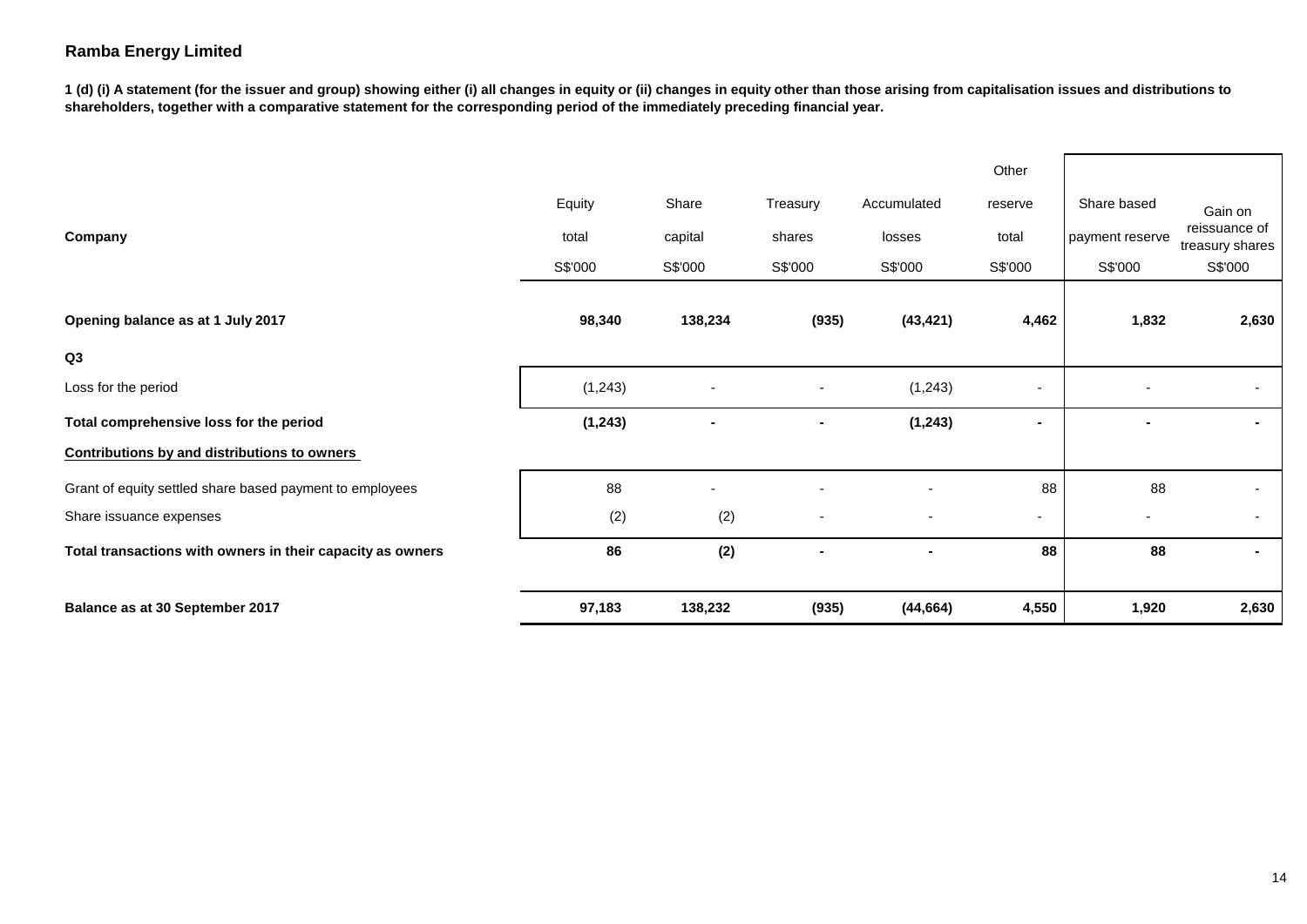**1 (d)(ii) Details of any changes in the company's share capital arising from rights issue, bonus issue, share buy-backs, exercise of share options or warrants, conversion of other issues of equity securities, issue of shares for cash or as consideration for acquisition or for any other purpose since the end of the previous period reported on. State also the number of shares that may be issued on conversion of all the outstanding convertibles as at the end of the current financial period reported on and as at the end of the corresponding period of the immediately preceding financial year.**

|                                                                                                                        | As at       | As at       |  |
|------------------------------------------------------------------------------------------------------------------------|-------------|-------------|--|
|                                                                                                                        | 30 Sep 2018 | 31 Dec 2017 |  |
| The number of shares that may be issued on RGPSP and exercise<br>of share options outstanding at the end of the period | 8.428.741   | 11.669.297  |  |

Number of shares held as treasury shares against the total number of issued shares excluding treasury shares and subsidiary holdings of the issuer.

|                                                                 | 30 Sep 2018   | 31 Dec 2017   |
|-----------------------------------------------------------------|---------------|---------------|
|                                                                 | No. of Shares | No. of Shares |
| Treasury shares                                                 | 1,807,215     | 1,807,215     |
| Number of issued ordinary shares<br>(excluding treasury shares) | 549,067,840   | 547,748,677   |
| Percentage (%)                                                  | 0.33%         | 0.33%         |

**1(d) (iii) To show the total number of issued shares excluding treasury shares as at the end of the current financial year end as at the end of the preceding year.**

|                                                                    | As at          | As at          |
|--------------------------------------------------------------------|----------------|----------------|
|                                                                    | 30 Sep 2018    | 31 Dec 2017    |
|                                                                    |                |                |
| Total number of ordinary shares                                    | 127,379,250    | 127,379,250    |
| Treasury shares                                                    | (11, 148, 000) | (11, 148, 000) |
| Release of treasury shares for utilisation pursuant to share       |                |                |
| placement                                                          | 9.340.785      | 9,340,785      |
| Subtotal                                                           | (1,807,215)    | (1,807,215)    |
| New issuance of shares                                             | 382,253,669    | 382,253,669    |
| Share issuance under the Performance Share Plan & Option<br>Scheme | 41,242,136     | 39,922,973     |
| Total number of ordinary shares after treasury shares              | 549.067.840    | 547.748.677    |

**1(d) (iv) A statement showing all sales, transfers, cancellation and/or use of treasury shares as at the end of the current financial year reported on.**

| The movement of treasury shares is as follow:<br>As at 1 January 2018<br>Re-issuance of treasury shares | 1.807.215<br>- |
|---------------------------------------------------------------------------------------------------------|----------------|
| As at 30 September 2018                                                                                 | 1.807.215      |

**1(d) (v) A statement showing all sales, transfers , cancellation and / or use of subsidiary holdings as at the end of the current financial period reported on**

NA

**2 Whether the figures have been audited or reviewed and in accordance with which auditing standard or practice.**

The figures have not been audited nor reviewed.

**3 Where the figures have been audited or reviewed, the auditors' report (including any qualifications or emphasis of a matter)**

Not applicable.

**4 Whether the same accounting policies and methods of computation as in the issuer's most recently audited annual financial statements have been applied.**

The Group has applied the same accounting policies and methods of computation in the financial statements for the current reporting period compared with the audited financial statements for the year ended 31 December 2017, except that the Group has adopted Singapore Financial Reporting Standards (International) ("SFRS(I)") and all the new and revised standards which are effective for annual financial periods beginning on or after 1 January 2018.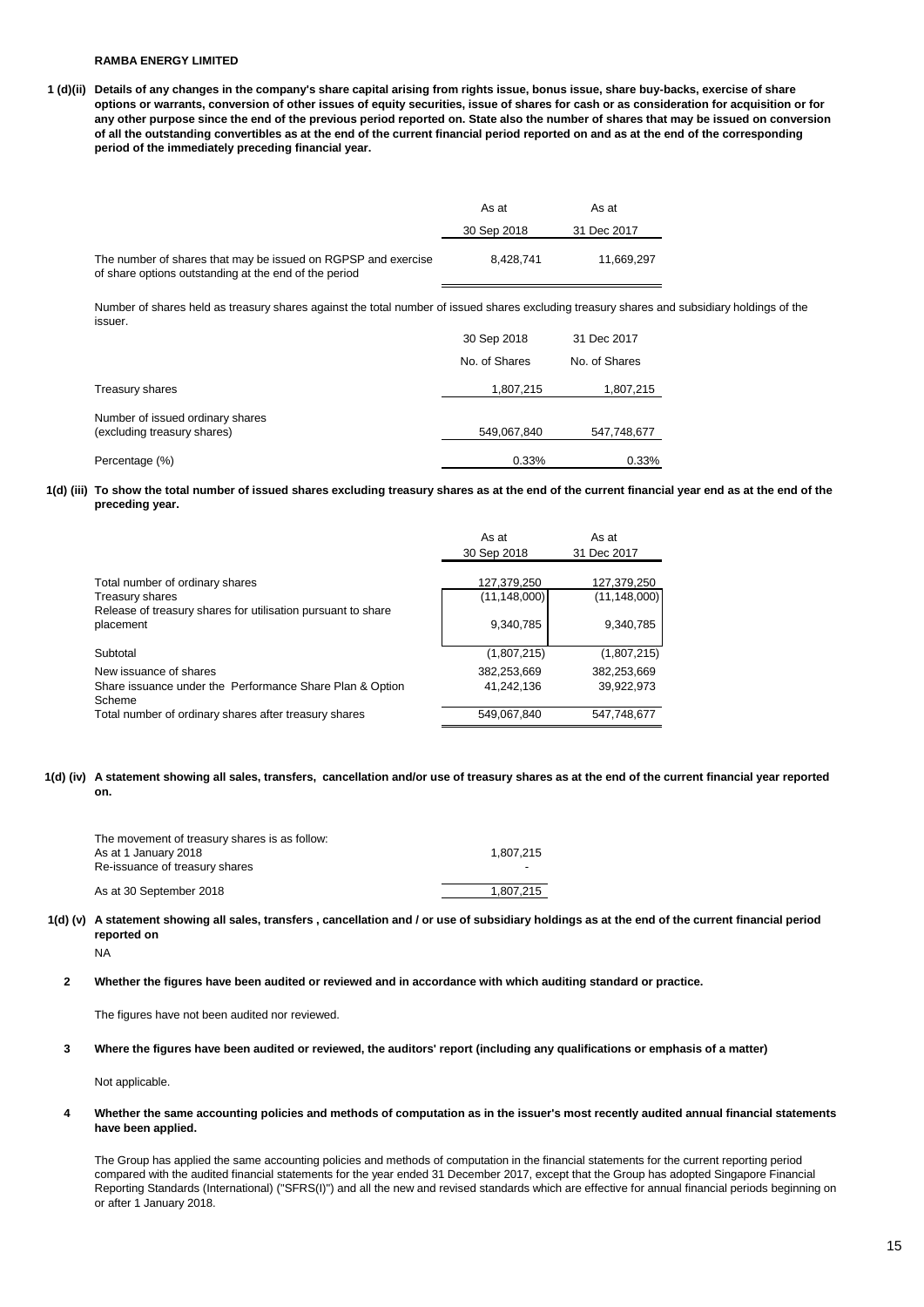**5 If there are any changes in the accounting policies and methods of computation, including any required by an accounting standard, what has changed, as well as the reasons for, and the effect of, the change.**

The Group adopted all the applicable Singapore Financial Reporting Standards (International) ("SFRS(I)") and related Interpretations ("INT SFRS(I)") that are relevant to its operations and effective for annual periods beginning on or after 1 January 2018.

The adoption of SFRS (I) has no material impact on the financial statements. The impact of the adoption of the new accounting standards that are effective from 1 January 2018 by the Group are as follows:

(i) SFRS(I) 9 Financial Instruments

With effect from 1 January 2018, The Group adopted the simplified approach and record lifetime expected credit loss ("ECL") on all trade receivables and any contract assets arising from the application of SFRS(I) 15, with no significant impact on the Group's financial statements upon its adoption. Accordingly, comparative financial information presented in this announcement has not been restated for SFRS(I) 9.

(ii) SFRS(I) 15 Revenue from Contracts with Customers

SFRS(I) 15 establishes a comprehensive framework for determining whether, how much and when revenue is recognised. It also introduces new cost guidance which requires certain costs of obtaining and fulfilling contracts to be recognised as separate assets when specified criteria are met.

The Group has adopted SFRS(I) 15 with effect from 1 January 2018, with no significant impact on the Group's financial statements upon its adoption. Accordingly, comparative financial information presented in this announcement has not been restated for SFRS(I) 15.

#### **6 Earnings per ordinary share of the group for the current financial period reported on and the corresponding period of the immediately preceding financial year after deducting any provision for preference dividends.**

| Earning per share (EPS)                                | Group          |             | Group          |             |  |
|--------------------------------------------------------|----------------|-------------|----------------|-------------|--|
|                                                        | 3 months ended |             | 9 months ended |             |  |
|                                                        | 30 Sep 2018    | 30 Sep 2017 | 30 Sep 2018    | 30 Sep 2017 |  |
| Based on the weighted average number of shares (cents) |                |             |                |             |  |
| - net loss attributable to shareholders                | (0.88)         | (0.71)      | (1.64)         | (2.24)      |  |
| Weighted average number of shares                      | 548,401,010    | 547.748.677 | 547,966,921    | 547,289,395 |  |
| On a fully diluted basis                               |                |             |                |             |  |
| - net loss attributable to shareholders                | (0.88)         | (0.71)      | (1.64)         | (2.24)      |  |
| Weighted average number of shares                      | 548,401,010    | 547.748.677 | 547,966,921    | 547,289,395 |  |

During the period ended 30 September 2018, diluted earnings per share is calculated on the same basis as basic earnings per share as there are no dilutive potential ordinary shares as at 30 September 2018.

### **7 Net assets value (for the issuer and group) per ordinary share based on issued share capital at the end of the : (a) current financial period reported on; and (b) immediately preceding financial year**

| Net Assets Value (NAV) | Group       |               | Company     |               |  |
|------------------------|-------------|---------------|-------------|---------------|--|
|                        | 30 Sep 2018 | 31 Dec 2017** | 30 Sep 2018 | 31 Dec 2017** |  |
| No of ordinary shares  | 549.067.840 | 547.748.677   | 549.067.840 | 547.748.677   |  |
| NAV (In cents)         | 5.63        | 7.42          | 17.63       | 17.85         |  |

\*\* restated

**8 A review of the performance of the group, to the extend necessary for a reasonable understanding of the group's business. It must include a discussion of the following :** 

**(a) any significant factors that affected the turnover, costs, and earnings of the group for the current**

 **financial period reported on, (where applicable ) seasonal or cyclical factors; and**

**(b) any material factors that affected the cash flow, working capital, assets or liabilities of the group during** 

## **the current financial period reported on**

## **Group Income Review**

### **Q3 2018 vs Q3 2017**

The Group revenue in Q3 2018 was at S\$11.9 million, which was lower by S\$3.2 million than the corresponding period of prior year.

The Oil & Gas segment recorded a lower revenue of S\$0.3 million due to completion of partial farm out of 15% participating interest in Lemang field, offset by gain on partial farm out of S\$1 million. Logistics and Rental segments recorded lower revenue of S\$3.9 million due to expiry of contract in Indonesia and vacant space respectively.

Total costs and operating expenses were lower by S\$2 million mainly due to:-

(a) effective cost control initiatives;

(b) lower service costs of S\$2.8 million in line with reduction in revenue as a result of an expired contract; and

(c) offset by higher financing costs of S\$0.7 million from Operator's cash calls, which we are challenging.

**YTD Q3 2018 vs. YTD Q3 2017** The net loss after tax attributable to shareholders in Q3 2018 was S\$4.8 million versus a loss of S\$3.9 million in corresponding period of the prior year.

The Group revenue in YTD Q3 2018 was at S\$37.8 million, which was lower by S\$6.8 million than the corresponding period of prior year.

The Logistics segment recorded lower revenue of S\$9.6 million due to lower sales volume, partially negated by an increase in revenue of S\$1.8 million from Oil & Gas segment due to increase in production at Lemang field and gain on partial farm out of S\$1 million.

### Total costs and operating expenses were lower by S\$9.9 million mainly due to:

(a) effective cost control initiatives;

(b) lower service costs of S\$6.8 million in line with reduction in revenue as a result of an expired contract;

(c) lower salaries & employee benefits of S\$2.3 million;

offset partially by

(d) higher depreciation and amortisation of S\$0.7 million; and

(e) higher finance costs of S\$0.4 million from finance lease and S\$0.7 million from Operator's cash calls, which we are challenging.

The net loss after tax attributable to shareholders in YTD Q3 2018 was S\$9 million versus a loss of S\$12.3 million in corresponding period of the prior year.

### **Group Balance Sheet Review**

Non-current assets increased by S\$8.1 million to S\$76.9 million mainly due to revaluation of USD denominated assets, expected indemnity from Eastwin and offset by partial 15% farm out of participating interest of Lemang field.

The non-current liabilities include the negotiated settlement with Superpower in the amount of S\$13.7 million (US\$10 million).

Current assets reduced by S\$2.8 million mainly due to:

(a) decrease in trade receivables of S\$2.1 million;

(b) cash & bank balances and fixed deposit of S\$4.3 million; and

partially offset by (c) increase in other receivables of S\$4.1 million from Joint Venture partner.

Current liabilities increased by S\$2.2 million, mainly due from increase in trade payables under the Lemang field.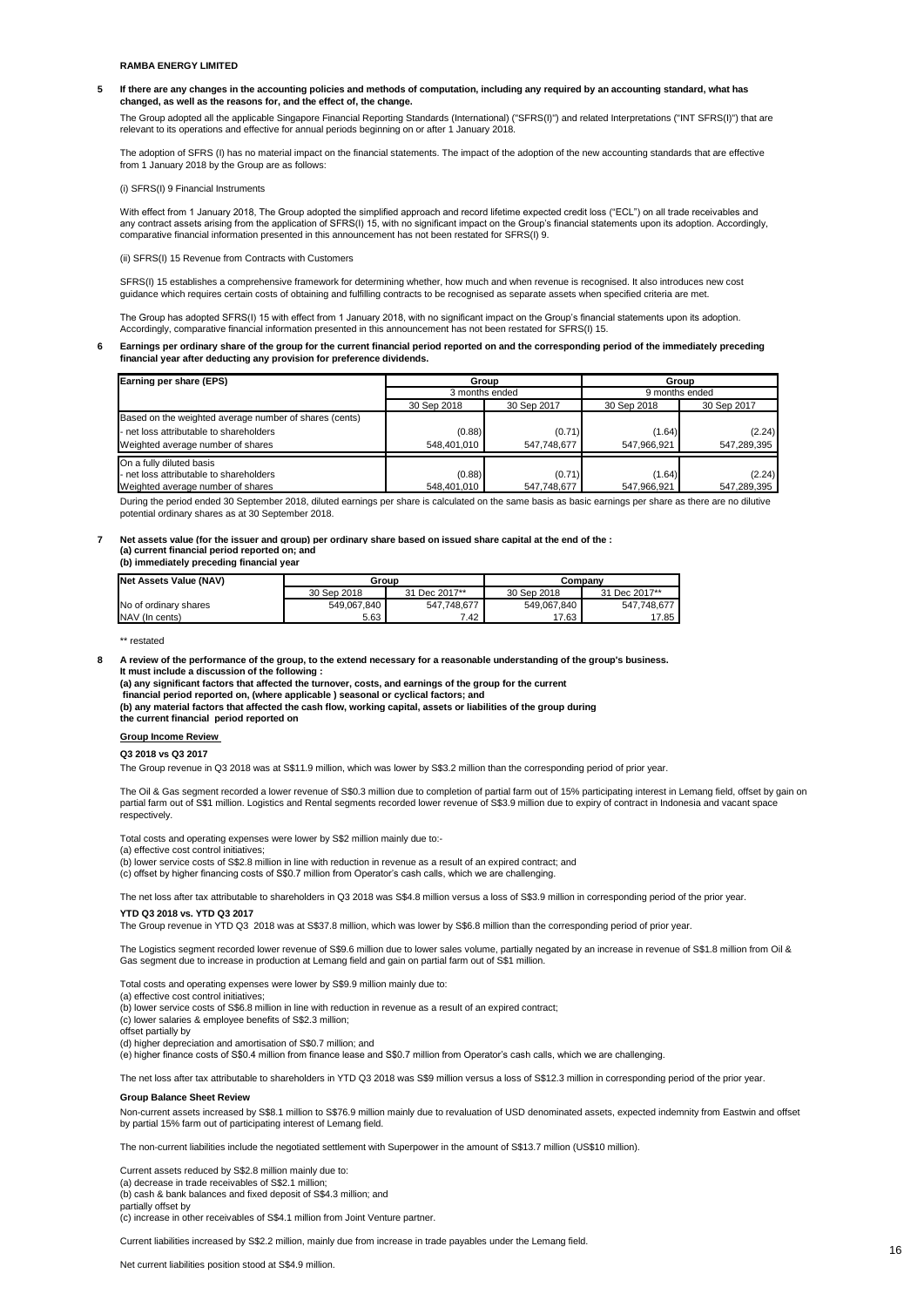## **Group Cashflow Statement Review**

For the period ended YTD Q3 2018, the Group had a net cash outflow from operating activities of S\$2.4 million due to increased activities in the Lemang block and offset by gain on partial farm out. Advances from Joint Venture partner of S\$12.2 million were mainly used to finance oil and gas investing and operating activities.

- **9 Where a forecast, or a prospect statement, has been previously disclosed to shareholders, any variance between it and the actual results**  Not applicable.
- **10 A commentary at the date of the announcement of the significant trends and competitive conditions of the industry in which the group operates and any known factors or events that may affect the group in the next reporting period and the next 12 months.**

## Oil and Gas Business

The drilling of five new wells at well pads A and B were completed in 2017. Another two new wells at well pad C and one new well at well pad D, have been completed. We are working toward increasing production by year-end 2018 and further develop the Akatara field in Lemang block through the following initiatives:

- install artificial lift to increase production;

- target total production of approximately 2,000 bopd; (This has been revised from the previously announced target due to higher gas properties in one of the hydrocarbon formations)

- connect to existing oil export infrastructure by 2019;
- commercialize Akatara Field natural gas.

As West Jambi field is still in the exploration phase, we will continue to review our costs and assets portfolio.

Oil and Gas is still a significant component in the Indonesian fiscal budget, the government will likely adopt policies to increase its production and provable reserves, the Group is confident of the long-term prospect of its Indonesian Oil and Gas business.

## Logistics Business

The economic environment of high costs (fuel and manpower) in a depressed market presents significant challenges. Extreme rate pressure and cost increases are driving margins lower against a backdrop of lower volumes from existing business, thus further compounding the impact.

New contracts signed will help to increase revenue growth into 2019. In a challenging market we remain focussed on cost control, margin management and new business growth whilst being open minded to alternative revenue growth opportunities.

## **11 Dividend**

(a) Current Financial Period Reported On Any dividend declared for the current financial period reported on? No

(b) Corresponding Period of the Immediately Preceding Financial Year Any dividend declared for the corresponding period of the immediately preceding financial year? No

- (c) Date Payable Not Applicable
- (d) Books closure date Not Applicable

## **12 If no dividend has been declared (recommended), a statement to that effect.**

No dividend for period ended 30 September 2018 is recommended.

**13 If the Group has obtained a general mandate from shareholders for Interested Person Transactions ("IPT"), the aggregate value of such transactions as required under Rule 920(1)(a)(ii). If no IPT mandate has been obtained, a statement to that effect.**

No IPT general mandate has been obtained from the shareholders.

**14 Please disclose the status on the use of proceeds raised from IPO and any offerings pursuant to Chapter 8 and whether the use of proceeds is in accordance with the stated use. Where the proceeds have been used for working capital purpose, a breakdown with specific details on how the proceeds have been applied must be disclosed.**

Not applicable